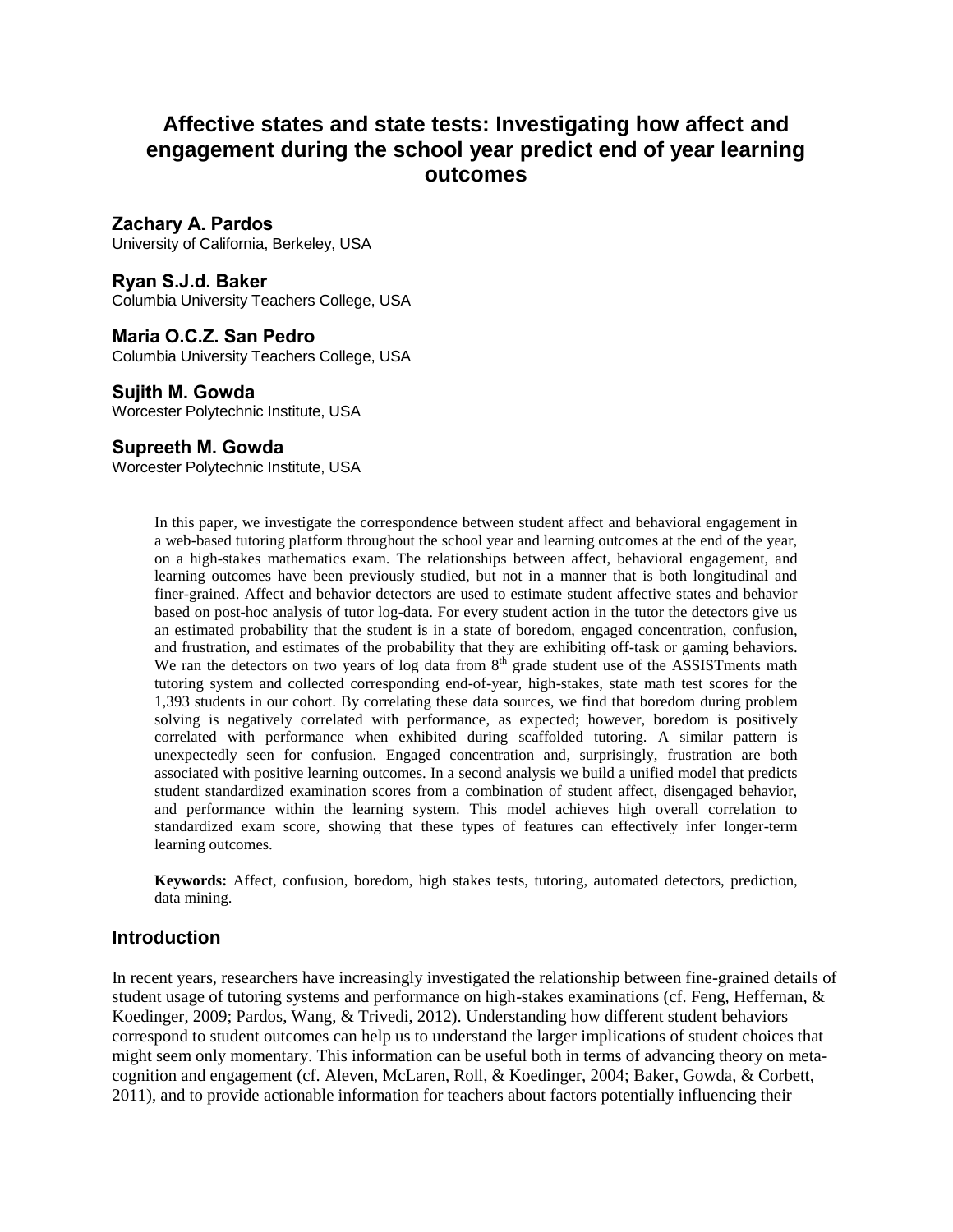students' learning outcomes (Arnold, 2010). Within this paper, we analyze the relationships between a student's affect, engagement, and their outcomes. Several studies have indicated that affect and behavioral engagement can lead to differences in learning (Craig, Graesser, Sullins, & Gholson, 2004; Pekrun, Goetz, Titz, & Perry, 2002; Rodrigo et al., 2009; Baker, 2007; Cocea, Hershkovitz, & Baker, 2009); however, past research on these relationships has been limited by the use of observational or survey methods, which are either coarse-grained, or can only be applied over brief periods of time (yearlong field observations are possible, but prohibitively expensive to conduct for large numbers of students). Longitudinal approaches have been used to predict college attendance (San Pedro, Baker, Gowda, & Heffernan, 2013), suggesting that a similar approach may be feasible to predict long-term learning outcomes. Within this paper, we use automated detectors of affect and behavioral engagement that can be applied to every student action in an entire year's log file data to analyze this question, asking how predictive a student's affect and engagement, throughout the school year, is of his or her end-of-year high-stakes test outcome. In specific, we investigate overall relationships between affect/engagement and learning, and dig deeper to ask: are there some contexts where a particular affect is constructive and others where it is not? We also compare the overall predictiveness of affect and engagement relative to student performance in the learning system. We investigate these questions in the context of two school years of student learning within the ASSISTments tutoring system (Feng et al., 2009), involving over a thousand students.

### **The Tutor and the Test**

ASSISTments is a web-based tutoring platform, primarily for  $7<sup>th</sup>$ -12<sup>th</sup> grade mathematics. Within ASSISTments, shown in Figure 1, students complete mathematics problems and are formatively *assessed* – providing detailed information on their knowledge to their teachers – while being *assisted* with scaffolding, help, and feedback. Items in ASSISTments are designed to correspond to the skills and concepts taught in relevant state standardized examinations. Figure 1 shows how after the student answers the original question incorrectly, the system provides scaffolding that breaks the problem down into steps. Hints are provided at each step and the student can ask for a bottom-out hint that eventually tells the answer. Students in the data sets studied within this paper used ASSISTments in classroom computer lab sessions targeted towards preparation for the standardized state test, during school hours. While teachers had the ability to assign students questions of a particular skill, the most popular problem set within the data set that will be analyzed in this paper was one that randomly sampled  $8<sup>th</sup>$  grade math test prep questions from the system. Because of this, students sometimes received questions with skills they had not encountered in class yet. One data set, which was used to develop models of student affect, represented a few days of software usage. The other data set, used to study the relationship between student affect and learning outcomes, represents an entire year of data of students using the ASSISTments system.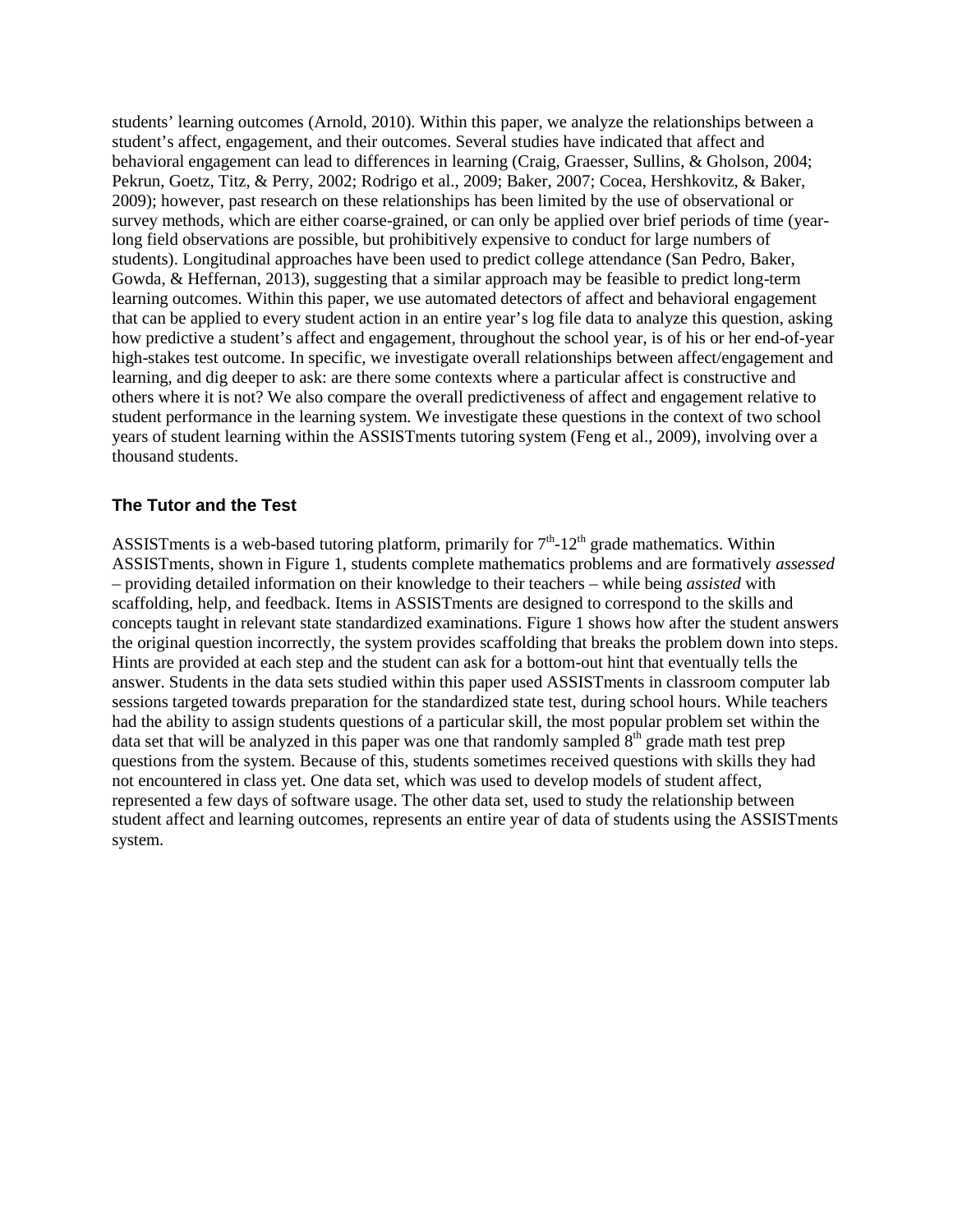

#### **Figure 1: An example of an ASSISTments item where the student answers incorrectly and receives scaffolding help**

Near the end of their school year, students took the MCAS (Massachusetts Comprehensive Assessment System) state standardized test. We collected scores for the math portion of the test. Raw scores range from 0 to 54 and are later scaled by the state after all tests are in. The scaling maps to four categories; Failing, Needs Improvement, Proficient, and Advanced. Students must score above Failing to graduate high school and an Advanced score earns them an automatic state college scholarship.

# **Methodology**

In this section we will describe both the methodology for employing the automatic affect detectors to our dataset and the methodology for conducting the correlation analysis.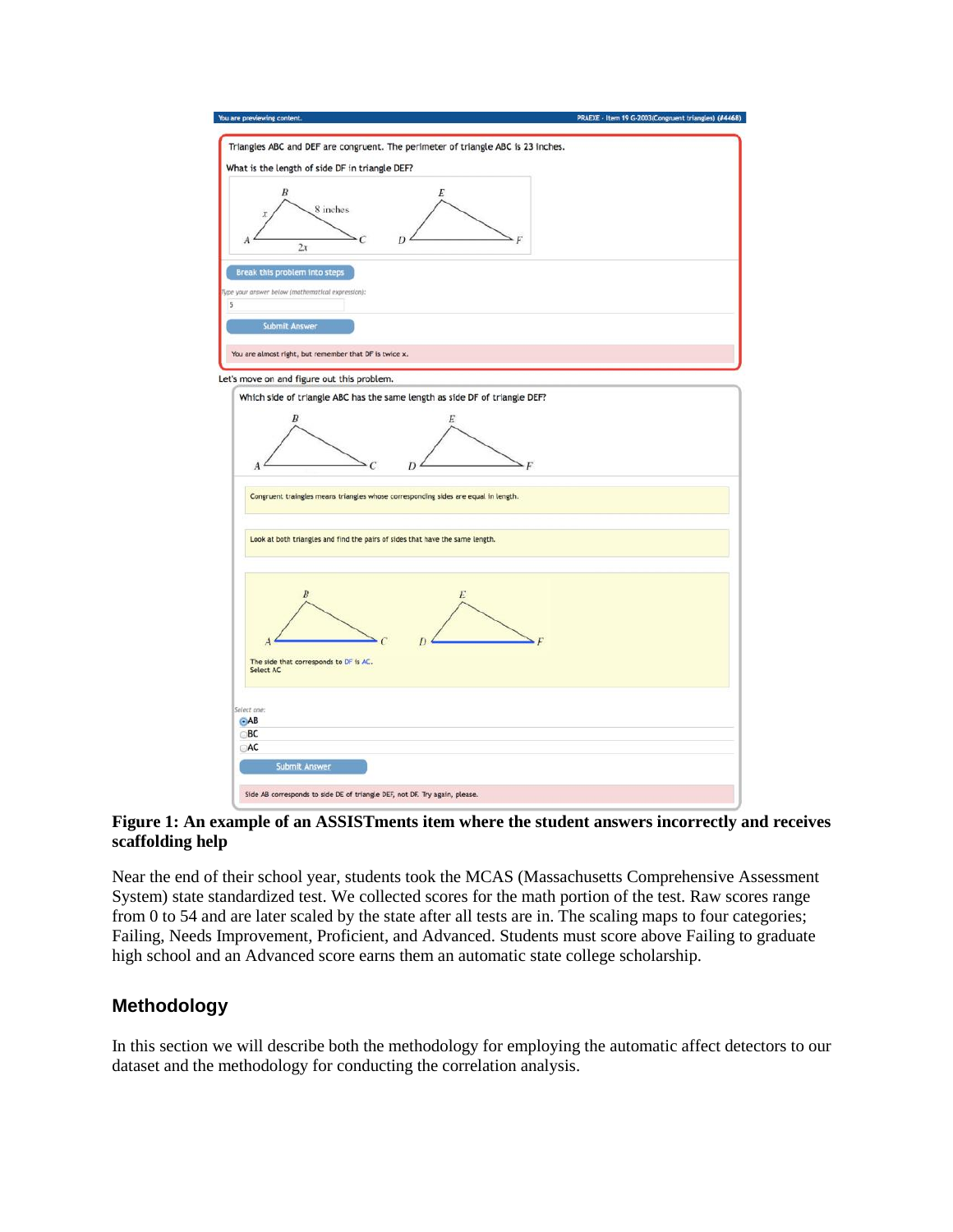### **Affect and Behavior Detection**

In order to assess student affect and behavior across contexts, we adopt a two-stage process: first labeling student affect and behavior for a small but reasonably representative sample with field observations (cf. Baker, D'Mello, Rodrigo, & Graesser, 2010), and then using those labels to create automated detectors that can be applied to log files at scale. The detectors are created by synchronizing log files generated by the ASSISTments system with field observations conducted at the same time. To enhance scalability, only log data is used as the basis of the detectors; physical sensors can enhance detector goodness (cf. Conati & Maclaren, 2009; D'Mello, Craig, Witherspoon, McDaniel, & Graesser, 2008), but reduce the applicability of the resultant models to existing log files. The detectors are constructed using log data from student actions within the software occurring at the same time as or before the observations, making our detectors usable for automated interventions, as well as for the type of discovery with models analysis conducted in this paper. Our process for developing sensor-free affect and behavior detectors for ASSISTments replicates a process which has been successful for developing affect detectors for a different intelligent tutor, Cognitive Tutor Algebra (Baker et al., 2012).

#### *Data Collection*

Two sets of data from ASSISTments were used in this study.

The first data set was used to develop the automated detectors of affect. This data set was composed of field observations of affect and behavior that were conducted over a few days in an urban middle school in central Massachusetts, sampled from a diverse population of 229 students. Within this school, 40% of students were Hispanic, 14% were African-American, 4% were Asian-American, and 39% were Caucasian. In this school, per capita income was significantly lower than the state average. Information from these observations and the corresponding interaction logs was used to develop and validate the affect detectors discussed below.

The second data set was used to conduct analyses of the relationships between affect and learning. This data set was composed of action log files that were distilled from a diverse population (racially and socio economically) of 1,393 students that came from middle schools in the same city in central Massachusetts, in 2004-2005 and 2005-2006 (these years were chosen due to the availability of standardized examination data). 629 students used the software in 2004-2005, and 764 students used the software in 2005-2006. This data set involved a whole year of students using the software for two hours, twice a week. As this data set represented whole-year usage of the software, 810,000 student actions (entering an answer or requesting help) were represented in the data. The affect models were applied to this larger dataset.

#### *Affect and Behavior Observations*

Student affect and behavioral engagement was coded by a pair of expert field observers as students used ASSISTments in 2010. An observation protocol developed for coding affect during the use of educational software (cf. Baker et al., 2010) was implemented using field observation synchronization software (Baker et al., 2012) developed for Google Android handheld devices. Each observation lasted up to twenty seconds, with elapsed observation time so far displayed by the hand-held observation software. If affect or behavior was labeled before twenty seconds elapsed, the coder moved to the next observation. Each observation was conducted using side glances, to reduce observer effects. To increase tractability of both coding and eventual analysis, if two distinct affective states were seen during a single observation, only the first state observed was coded. Any affect or behavior of a student other than the student currently being observed was not coded. The observers based their judgment of a student's affect or behavior on the student's work context, actions, utterances, facial expressions, body language, and interactions with teachers or fellow students. These are, broadly, the same types of information used in previous methods for coding affect (e.g., Bartel & Saavedra, 2000), and in line with Planalp, DeFrancisco,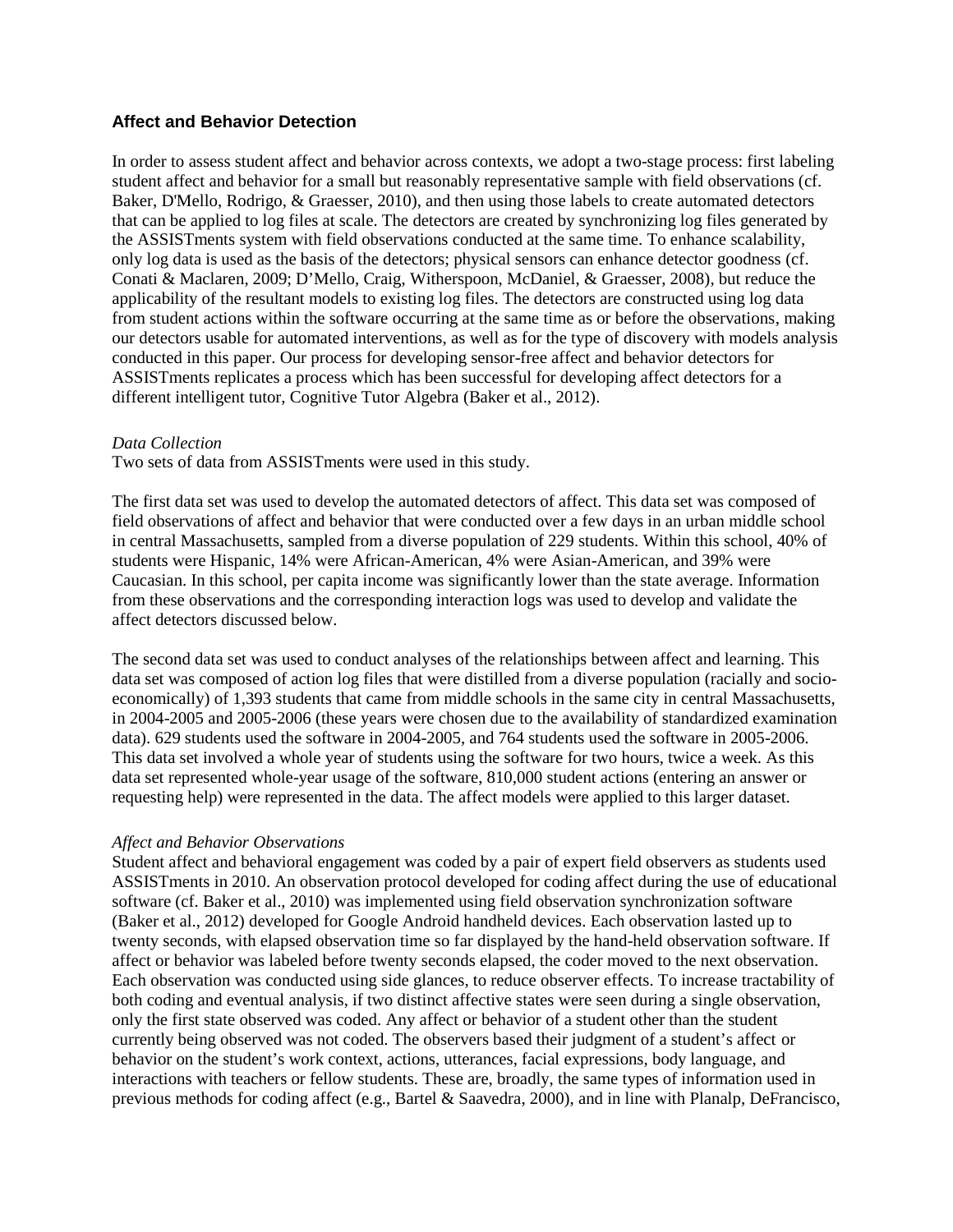and Rutherford's (1996) descriptive research on how humans generally identify affect using multiple cues in concert for maximum accuracy rather than attempting to select individual cues. Affect and behavior coding was conducted on a handheld app previously designed for this purpose (Baker et al., 2012). Student affect or behavior was coded according to the following set of categories: boredom, frustration, engaged concentration, confusion, off-task behavior, gaming, and other (comprising any affective or behavior state not represented by the other categories). These categories were chosen due to past evidence that they are relatively common and are either associated with learning or hypothesized to be associated with learning (cf. Aleven, 2004; Baker, 2007; Baker et al., 2010; Baker et al.,2012; Cocea et al., 2009; Craig et al., 2004; Lee, Rodrigo, Baker, Sugay, & Coronel, 2011; Lehman, D'Mello, & Graesser, 2012; Rodrigo et al., 2009). The affective categories were defined for coding according to the definitions in (Baker et al., 2010), and the behavior categories were defined according to the definitions in (Baker, 2007; Baker et al., 2010).

At the beginning of data collection, an inter-rater reliability session was conducted, where the two coders coded the same student at the same time, across 51 different coding instances across multiple students. With reference to the categories of affect studied in this paper, inter-rater reliability achieved Cohen's Kappa of 0.72, indicating agreement 72% better than chance. For categories of behavior, inter-rater reliability achieved Cohen's Kappa of 0.86, agreement 86% better than chance. This level of agreement is substantially higher than the level of agreement typically seen for video coding of affect (D'Mello et al., 2008; Sayette, Cohn, Wertz, Perrott, & Parrott, 2001). After this session, the observers coded students separately, for a total of 3,075 observation codes.

Within the observations, not counting observations marked as "?" (which represents cases where coding was impossible due to uncertainty, behavior outside the coding scheme, a student leaving the room, impossible positioning, or other factors), boredom was observed 21.7% of the time, frustration was observed 5.4% of the time, engaged concentration 65.0% of the time, and confusion was observed 7.9% of the time. In terms of behavior, off-task behavior was observed 21.9% of the time, and gaming was observed 1.5% of the time. This distribution of affect and behavior corresponds to previous studies, where engaged concentration is the most prevalent affect in a classroom environment (Baker et al., 2010; Baker et al., 2012; Sabourin, Mott, & Lester, 2011).

#### *ASSISTments Interaction Logs*

During observations, both the handheld devices and the educational software logging server were synchronized to the same internet time server, using the same field observation data collection software as was used in (Baker et al., 2012). This enabled us to determine which student actions within the software were occurring when the field observations occurred. Interactions with the software during the twenty seconds prior to data entry by the observer were aggregated as a clip, and data features were distilled.

The original log files consisted of data on every student attempt to respond (and whether it was correct), and requests for hint and scaffolding, as well as the context and time taken for each of these actions. In turn, 43 features were distilled from each action (Table 1), including features distilled for detecting other constructs in ASSISTments (cf. Baker, Goldstein, & Heffernan, 2011), and features developed for detecting student behavior and affect in Cognitive Tutors (cf. Baker, 2007; Baker et al., 2012). Many of the distilled features pertained to the student's past actions, such as how many attempts the student had previously made on this problem step, how many previous actions for this skill or problem step involved help requests, how many incorrect actions the student had made on this problem step, and so on. To aggregate individual student actions into twenty-second clips, the sum, minimum, maximum, and average values were calculated across actions for each clip. This relatively simple approach to summarizing features was used due to its success in similar problems in other learning systems (cf. Baker et al., 2012). Thus, for the creation of affect and behavior models, a total of 172 features were used.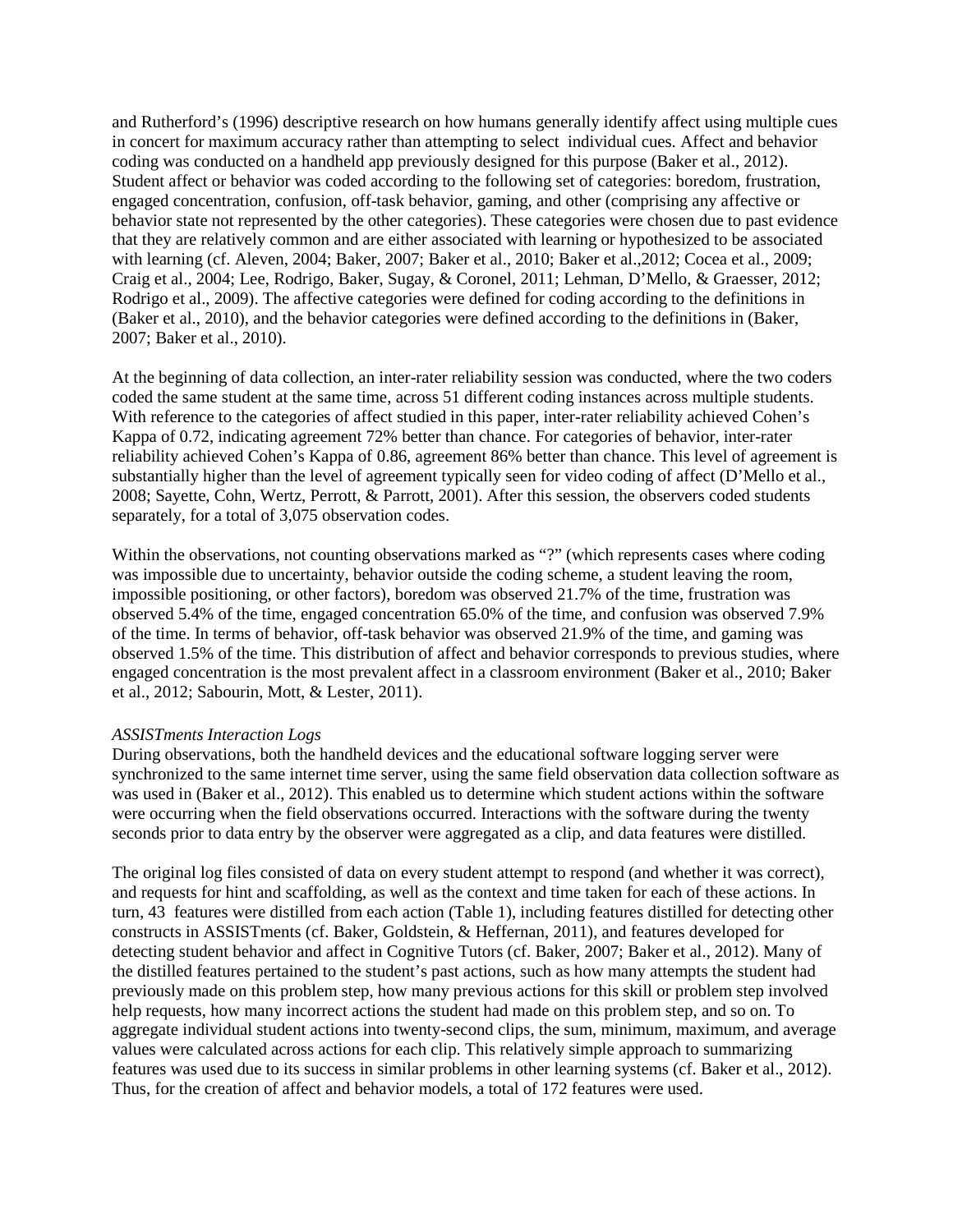| Table 1. The 43 features generated for affect detection. The min, max, and avg were also calculated, totaling 173 features |  |  |
|----------------------------------------------------------------------------------------------------------------------------|--|--|
|----------------------------------------------------------------------------------------------------------------------------|--|--|

| Total problems attempted in the tutor so far.                                         | Problem is original not a scaffolding problem                                                                  |
|---------------------------------------------------------------------------------------|----------------------------------------------------------------------------------------------------------------|
| Bottom-out hint is used                                                               | Number of last 8 problems that used the bottom-out hint.                                                       |
| Total number of 2 wrong answers in a row across all the<br>problems                   | Percent of all past problems that were correct on this KC.                                                     |
| Answer is correct                                                                     | Wrong answer after hint                                                                                        |
| Problem ends with automatic scaffolding                                               | Response is chosen from a list of answers (Multiple choice,<br>etc).                                           |
| Problem ends with scaffolding                                                         | Response is filled in (No list of answers available)                                                           |
| First response is a help request                                                      | Problem is a scaffolding problem                                                                               |
| First response is a help request Scaffolding                                          | Second to last hint is used $-$ indicates a hint that gives<br>considerable detail but is not quite bottom-out |
| Number of last 5 First responses that included a help request                         | Long pause after wrong answer                                                                                  |
| Number of last 5 First responses that were wrong                                      | Long pause after correct answer                                                                                |
| Number of last 8 First responses that included a help request                         | Long pause after help or bug message                                                                           |
| Number of last 8 First responses that were wrong                                      | Long pauses after 2 Consecutive wrong answers                                                                  |
| First response time taken on scaffolding problems                                     | Time since the current KC was last seen.                                                                       |
| Total first response practice opportunities on this skill so far                      | Time spent on the current step                                                                                 |
| First response Working during school hours (between 7:00 am<br>and 3:00 pm)           | Total first responses attempted in the tutor so far.                                                           |
| Time spent on help was under 10 seconds                                               | Total first responses wrong attempts in the tutor so far.                                                      |
| Time spent on help was under 1 second                                                 | Percent of all past problems that were wrong on this KC.                                                       |
| Time spent on help was under 2 seconds                                                | Total first response practice opportunities on this KC so far.                                                 |
| Time spent on help was under 5 seconds                                                | Total first response scaffolding opportunities for this KC so far                                              |
| Immediate help Request - Help on first response and time<br>spent was under 2 seconds | Total first response time spent on this KC across all problems                                                 |
| Action is a hint response                                                             | Total time spent on this KC across all problems divided by<br>percent correct for the same KC                  |
| Total number of hints requested so far                                                |                                                                                                                |
|                                                                                       |                                                                                                                |

#### *Creation of Affect and Behavior Models*

A detector for each affective state or behavior was developed separately, comparing that affective state to all other affective states (e.g., "Bored" was compared to "Not Bored," "Frustrated" was compared to "Not Frustrated," "Engaged Concentration" was compared to "Not Engaged Concentration," and "Confused" was compared to "Not Confused"), or comparing that behavior to all other behaviors (e.g., "Off-task" was compared to "Not Off-task" and "Gaming" was compared to "Not Gaming"). Each detector was evaluated using 5-fold cross-validation, at the student-level (e.g., detectors are trained on four groups of students and tested on a fifth group of students). By cross-validating at this level, we increase confidence that detectors will be accurate for new groups of students. Further, in this student-level cross-validation, students were stratified into fold assignments based on their training labels. This guarantees that each fold has a representative number of observations of the majority and minority class. In addition, for unbalanced classes, re-sampling was used on the training sets to make the class frequency more equal for detector development (but detector goodness was validated on a data set that was not re-sampled, to ensure model validity for data with natural distributions). We attempted to fit sensor-free affect detectors using eight common classification algorithms, including J48 decision trees, step regression, JRip, Naive Bayes, K\*, and REP-Trees. These algorithms were chosen as a sample of the space of potential algorithms, which can represent data with different patterns, but each of which is relatively conservative and not highly prone to over-fitting.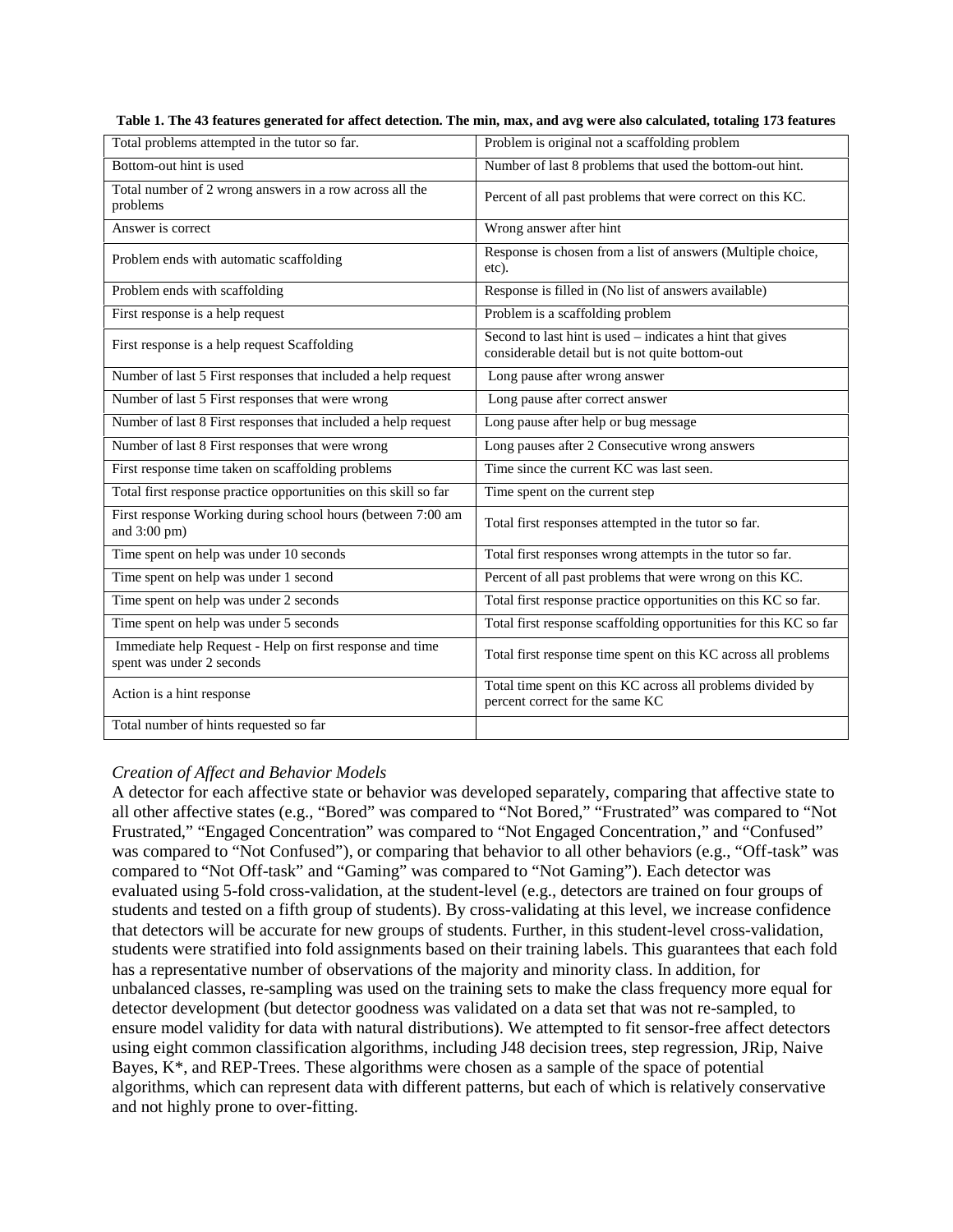Feature selection for machine learning algorithms was conducted using forward selection with stepwise regression. With this technique the feature that most improves model goodness is added to the list of features of the model until no more features can be added which improve model goodness (Table 1). During feature selection, cross-validated kappa on the original (non-re-sampled) data set was used as the goodness metric. Prior to feature selection, all features with cross-validated kappa equal to or below zero in a single-feature model were omitted from further consideration, as a check on over-fitting.

The affect and behavior detectors' performance was evaluated on their ability to predict the presence or absence of each affective state or behavior in a clip. Detectors were evaluated using A' (Hanley & McNeil, 1980), Cohen's Kappa (Cohen, 1960), and F-measure (Van Rijsbergen, 1974) goodness metrics. The A' metric (equivalent to area under the ROC curve) is the probability that the model will be able to discriminate a randomly chosen positive case from a randomly chosen negative case. An A' value of 0.5 for a model indicates chance-level performance, and 1.0 performing perfectly. Cohen's Kappa assesses the degree to which the model is better than chance at identifying the affective state or behavior in a clip. A Kappa of 0 indicates chance-level performance, while a Kappa of 1 indicates perfect performance. A Kappa of 0.45 is equivalent to a detector that is 45% better than chance at identifying affect or behavior. The F-measure of F1-score is a measure of the model's accuracy, computing for the weighted average of the model's precision and recall where the best F1 score is at 1 and the worst score is 0.

All of the affect and behavior detectors performed better than chance (Table 2). Detector goodness was somewhat lower than had been previously seen for Cognitive Tutor Algebra (cf. Baker et al., 2012), but better than had been seen in other published models inferring student affect in an intelligent tutoring system solely from log files (where average Kappa ranged from below zero to 0.19 when fully stringent validation was used) (Baker et al., 2012; Conati & Maclaren, 2009; D'Mello et al.,2008; Sabourin et al., 2011). The best detector of engaged concentration involved the  $K^*$  algorithm, achieving an A' of 0.678, a Kappa of 0.358, and an F-measure of 0.687. The best boredom detector was found using the JRip algorithm, achieving an A' of 0.632, a Kappa of 0.229, and an F-measure of 0.632. The best frustration detector achieved an A' of 0.682, a Kappa of 0.324, and an F-measure of 0.677, using the Naive Bayes algorithm. The best confusion detector used the J48 algorithm, having an A' of 0.736, a Kappa of 0.274, and an F-measure of 0.667. The best detector of off-task behavior was found using the REP-Tree algorithm, with an A' value of 0.819, a Kappa of 0.506, and an F-measure of 0.693. The best gaming detector involved the K\* algorithm, having an A' value of 0.802, a Kappa of 0.370, and an F-measure of 0.687. These levels of detector goodness indicate models that are clearly informative, though there is still considerable room for improvement.

| <b>Affect</b>            | <b>Algorithm</b>      | $A^{\prime}$ | Kappa | F-<br><b>Measure</b> |
|--------------------------|-----------------------|--------------|-------|----------------------|
| <b>Boredom</b>           | <b>JRip</b>           | 0.632        | 0.229 | 0.632                |
| Frustration              | Naive<br><b>Bayes</b> | 0.682        | 0.324 | 0.677                |
| Engaged<br>Concentration | $K^*$                 | 0.678        | 0.358 | 0.687                |
| Confusion                | J48                   | 0.736        | 0.274 | 0.667                |
| Off-Task                 | REP-Tree              | 0.819        | 0.506 | 0.693                |
| Gaming                   | $K^*$                 | 0.802        | 0.370 | 0.750                |

**Table 2: Performances of affect and behavior models**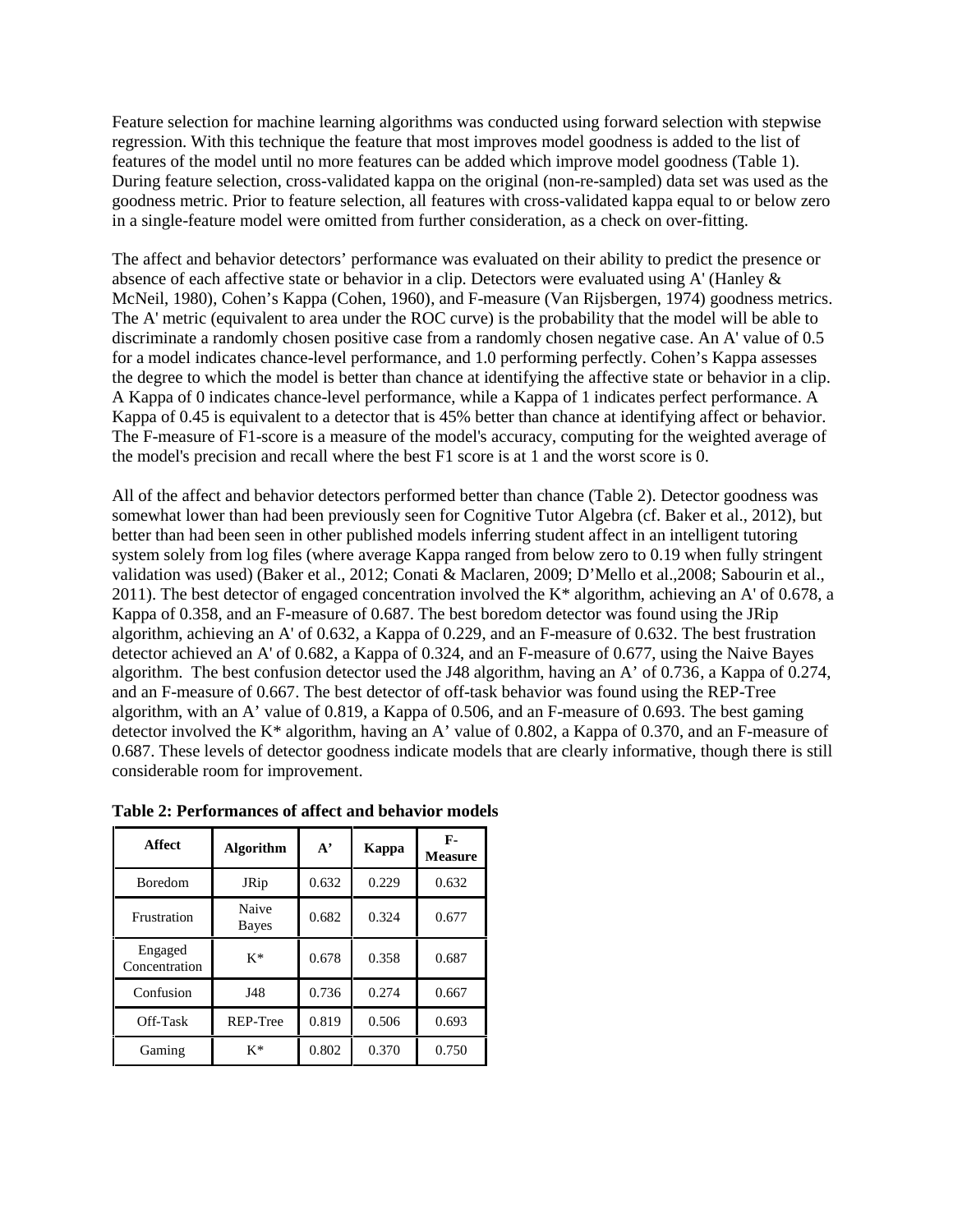Detector features for boredom include the total number of actions, the total time spent on the last action before the clip and the first action after the clip, and the student's history of help requests and correct answers. For example, students were deemed bored when they spent over 83 seconds inactive immediately before or after the observation (lengthy pauses are also an excellent predictor of off-task behavior (cf. Baker, 2007), a behavior thought to be associated with boredom). Students were also deemed bored when they worked on the same problem during the entire observation but did not provide any correct answers either during the observation or immediately afterwards (a serious and actively working student will generally obtain some correct answers in ASSISTments, as increasingly easy scaffolding is given when students make errors).

The detector's features for frustration involve the percent occurrence of incorrect answers on a skill in the past, the largest hint count in that clip, the average correct actions in that clip, the largest number of scaffolding for a problem in that clip, the total number of past help request for that clip, the total number of actions that were second to the last hint for that clip, the largest number of consecutive errors in that clip, and least sum of right actions in that clip. The resulting model showed students that had low average of correct actions were frustrated.

Features used in the engaged concentration detector included the number of correct answers during the clip, the proportion of actions where the student took over 80 seconds to respond, whether the student followed scaffolding with a hint request, whether the student received scaffolding on the first attempt in a problem, and how many of the student's previous five actions involved the same problem. The model was created using the K\* algorithm, which is an instance-based classifier. Instance-based classifiers predict group membership based on similarities to specific cases in the training set, rather than general rules, enabling them to identify constructs which can manifest in several distinct ways. For example, one group of students in engaged concentration repeatedly answered correctly in less than 80 seconds. Another group of students in engaged concentration answered incorrectly on their first attempt at a problem but then spent considerable time making their first response to the scaffolding question they received.

For confusion, detector features included the total number of consecutive incorrect actions for that clip, number of hints used for that clip, the number of correct actions in the clip, total number of past incorrect actions for a skill in that clip, correct actions that took time to answer, actions for a skill that the student got incorrect previously and that took time to answer. The resulting model was fairly complex, but one relationship leveraged in the model is that students who commit consecutive errors in a row for a skill are deemed confused. Another relationship is when students committed a number of incorrect actions in the past for a skill and took a long time to answer the current one, they are seen as confused.

The off-task detector included the total number of attempts made for a skill in that clip, the time taken by a student to answer, if a student has a correct action for that clip, average number of scaffold in that clip, and total number of incorrect actions in the past in the clip. The resulting model also was complex, but one relationship shows that if there were few attempts for a problem, and it took them a long time to answer, the student exhibits off-task behavior.

The features for the gaming detector included the use of a bottom-out hint in the clip, the number of hint usage for that clip, the average hint counts for a skill in that clip, the total number of actions for that clip that were answered incorrectly, and the occurrence of scaffold in that clip. The resulting model for gaming, like engaged concentration, used the K\* algorithm. Hence, similarities that resulted to the group of gaming students included those that usually used bottom-out hints, scaffolding and hints.

### **Application of Models to Broader Data Set**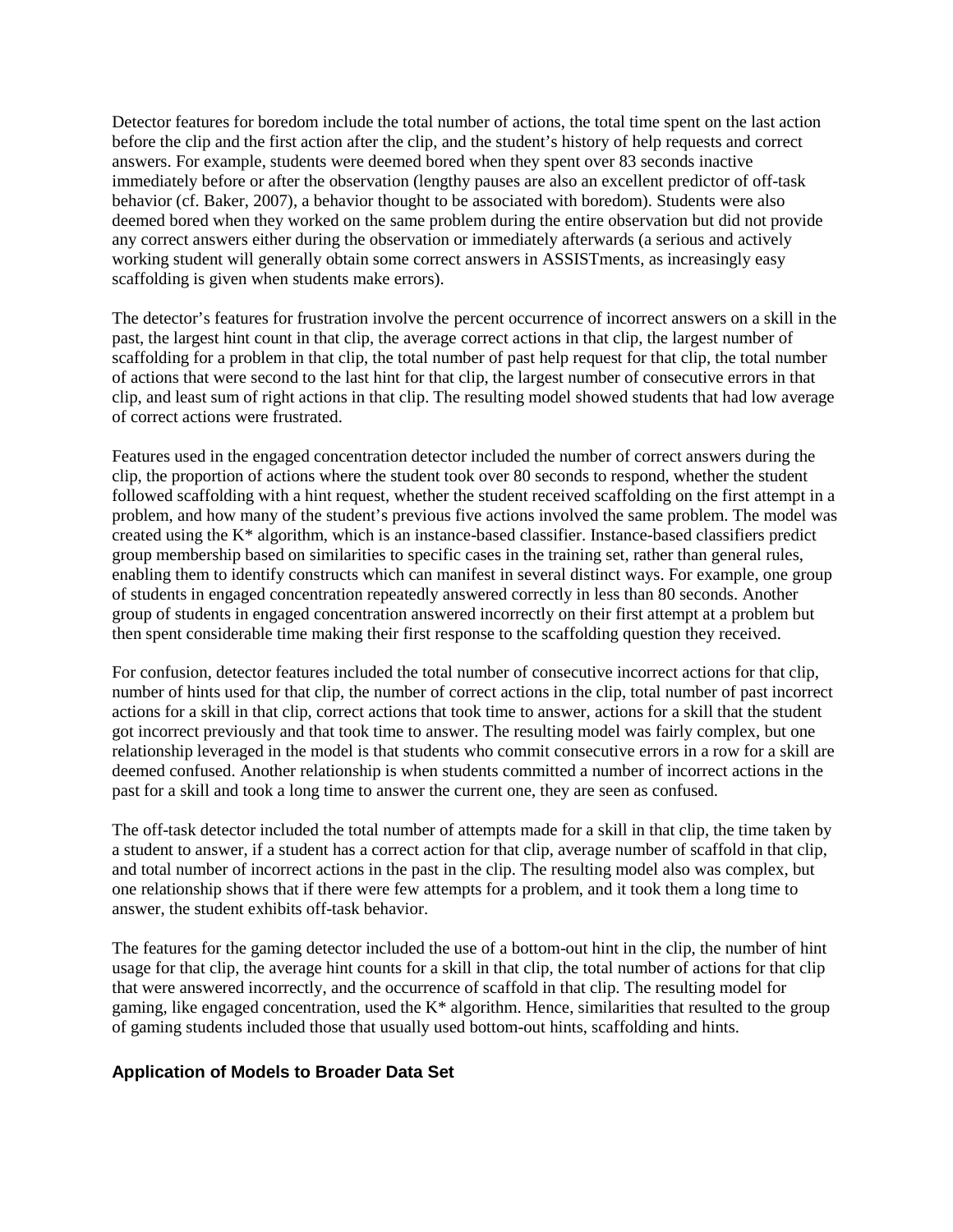Once the detectors of student affect and behavioral engagement were developed, they were applied to a broader data set consisting of two school years of student usage of the ASSISTments system by Worcester middle schools, 2004-2005 and 2005-2006. As discussed above, these schools represented a diverse sample of students in terms of both ethnicity and socio-economic status. This data set included 1,393 students and around 810,000 student actions within the learning software. The same features as discussed above were distilled for these data sets. Using these detectors, we were able to predict student affect and behavior for each student action within the ASSISTments system.

#### *Correlation Analysis*

In order to correlate students' affect estimates with their raw state test scores we first had to summarize their affect during the year, calculating one number per affective state per student. For each affective state we calculated the mean of the predicted probabilities for that state during performance on each skill in the system. This list of means for each skill was then averaged to produce summarized overall proportion of affect for the student. This averaging gives equal weighting of affect for each skill. This procedure was used because the MCAS test, which we are correlating to, consists of a random selection of skills. The weighting prevents a more frequently studied skill from having an influence on the students summarized affect that is disproportionate to its representation on the test.

| <b>Student</b> | <b>Skill</b> | <b>Probability of Bored</b> | Is Original? |
|----------------|--------------|-----------------------------|--------------|
| Tricia         | Subtraction  | 0.20                        | Yes          |
| <b>Tricia</b>  | Subtraction  | 0.50                        | No           |
| <b>Tricia</b>  | Subtraction  | 0.50                        | No           |
| <b>Tricia</b>  | Addition     | 0.90                        | Yes          |
| Tricia         | Addition     | 0.70                        | Yes          |

**Table 3: Example student affect dataset to be summarized**

Table 3 shows example affect data for calculating the summary of the bored affective state for one student. To calculate the degree of boredom during the year for the student in Table 2, the following calculation would be used:

$$
Tricia's P(Bored) = \frac{\left[\frac{(0.20 + 0.50 + 0.50)}{3} + \frac{(0.90 + 0.70)}{2}\right]}{2} = 0.60
$$

We also calculate the summarized affect for each student for original and scaffold questions separately. In ASSISTments, scaffold questions are given when a student asks for help or answers an original question (main question) incorrectly. The scaffolding often consists of several sub questions and students know that they will be required to go through the scaffolding if a question is answered incorrectly; therefore we wanted to allow for the possibility of observing different affect during original questions than scaffolds.

# **Correlation Results**

After summarizing the estimates of each student's affect, we used Pearson correlation to observe the correspondence between their affect and their end-of-year state test score. The results below show the correlation of affect to test score for the two years of data. We report separately on the affect experienced by students while answering original questions and the affect while answering scaffold questions, as the patterns of affect were substantially different in these two cases. Across tests, the high sample size resulted in most correlations being statistically significant (using the standard t-test for correlation coefficients, two-tailed).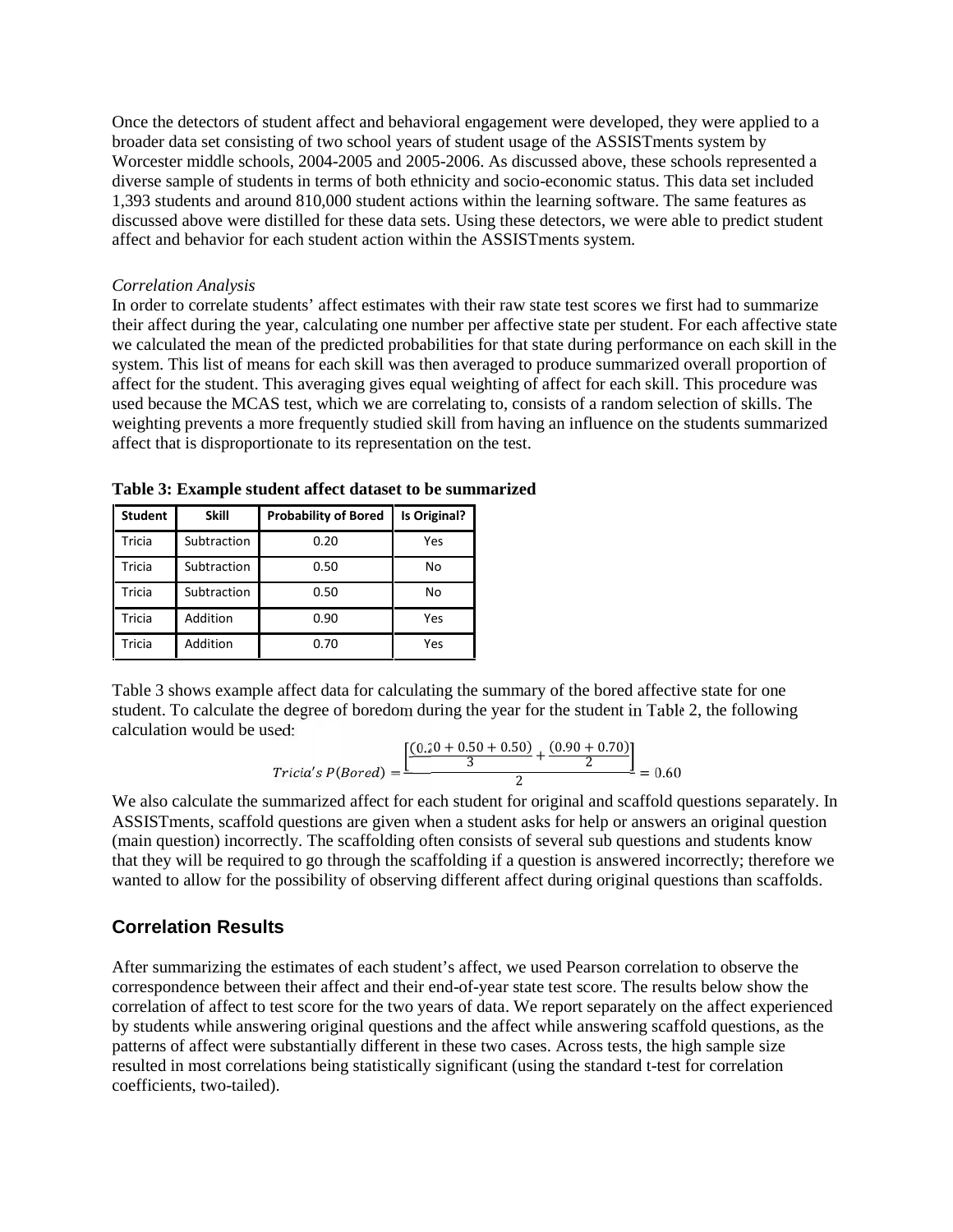| Correlation              | <b>ORIGINAL</b> |             | <b>SCAFFOLD</b> |             |  |
|--------------------------|-----------------|-------------|-----------------|-------------|--|
| <b>AFFECT</b>            | $'04 - '05$     | $'05 - '06$ | $'04 - '05$     | $'05 - '06$ |  |
| Boredom                  | $-0.11930$      | $-0.27977$  | 0.32082         | 0.26884     |  |
| Engaged<br>Concentration | 0.44923         | 0.25794     | 0.20988         | 0.09238     |  |
| Confusion                | $-0.16538$      | $-0.08912$  | 0.37370         | 0.23457     |  |
| Frustration              | 0.30524         | 0.20376     | 0.26182         | 0.22418     |  |
| Off-Task                 | 0.14820         | $-0.00662$  | 0.16985         | $-0.10793$  |  |
| Gaming                   | -0.43083        | $-0.30125$  | $-0.32933$      | $-0.24688$  |  |

**Table 4: Correlation of student affect to their raw state test score. Statistically significant results (p < 0.05) are given in boldface; results where p < 0.01 are also italicized.**

The strongest positive correlation, as shown in Table 4, was for engaged concentration on original questions. For 2004-2005,  $r = 0.45$ ,  $t(624) = 12.56$ , two-tailed  $p < 0.01$ . For 2005-2006,  $r = 0.26$ ,  $t(760) =$ 7.36, two-tailed  $p < 0.01$ . This finding is unsurprising, and maps to previous results showing a positive relationship between this affective state and learning (cf. Craig et al., 2004; Rodrigo et al., 2009). Even on scaffolding items, this relationship remained positive. For 2004-2005,  $r = 0.21$ ,  $t(624) = 5.36$ , two-tailed  $p < 0.01$ . For 2005-2006,  $r = 0.09$ ,  $t(760) = 2.56$ , two-tailed  $p = 0.01$ .

Boredom on original questions was negatively associated with learning outcomes, again matching previous research (cf. Craig et al., 2004; Pekrun et al., 2002; Rodrigo et al., 2009). For 2004-2005, r = - 0.12, t(624) = -3.00, two-tailed p < 0.01. For 2005-2006, r = -0.28, t(760) = -8.03, two-tailed p < 0.01. However, boredom on scaffolding questions was associated with better learning. For 2004-2005,  $r = 0.32$ ,  $t(624) = 8.46$ , two-tailed  $p < 0.01$ . For 2005-2006,  $r = 0.27$ ,  $t(760) = 7.69$ , two-tailed  $p < 0.01$ . In interpreting this finding, it is worth considering why a student would become bored on a scaffolding question. One possibility is that the student knew the skill in the original question, but was careless (cf. San Pedro, Baker, & Rodrigo, 2011), which would explain these positive correlations. Another possibility is that high scoring students may know most of the skills involved with an original problem but not enough to answer correctly. When they are forced into the scaffolding, which breaks the main problem into individual skill sub questions, they become bored because they are being made to work on simpler questions that they already know the answers to.

Confusion had a similar pattern to boredom, with weak negative associations for original questions. For 2004-2005, r = -0.17, t(624) = -4.19, two-tailed p < 0.01. For 2005-2006, r = -0.09, t(760) = -2.47, twotailed  $p = 0.01$ . By contrast, positive associations were found for scaffolding questions. For 2004-2005, r  $= 0.37$ , t(624) = 10.06, two-tailed p < 0.01. For 2005-2006, r = 0.23, t(760) = 6.65, two-tailed p < 0.01. Recent work has suggested that confusion impacts learning differently, depending on whether it is resolved (Lee et al., 2011), and that in some situations, confusion can be beneficial for learning (Lehman et al., 2012). The finding here accords with those papers, suggesting that confusion can be positive if it occurs on items designed to resolve that confusion.

Frustration had a positive correlation to learning, both for original items and scaffolding items. For original items, for 2004-2005,  $r = 0.31$ ,  $t(624) = 8.01$ , two-tailed  $p < 0.01$ . For 2005-2006,  $r = 0.20$ ,  $t(760)$  $= 5.74$ , two-tailed p < 0.01. For scaffolding items, for 2004-2005, r = 0.26, t(624) = 6.78, two-tailed p < 0.01. For 2005-2006,  $r = 0.22$ ,  $t(760) = 6.34$ , two-tailed  $p < 0.01$ . This finding is unexpected. Past research has suggested little relationship between frustration and learning (Craig et al., 2004; Rodrigo et al., 2009), contrary to hypotheses of a negative correlation. One possibility is that frustration in ASSISTments shows up in teacher reports in terms of negative performance, and that these students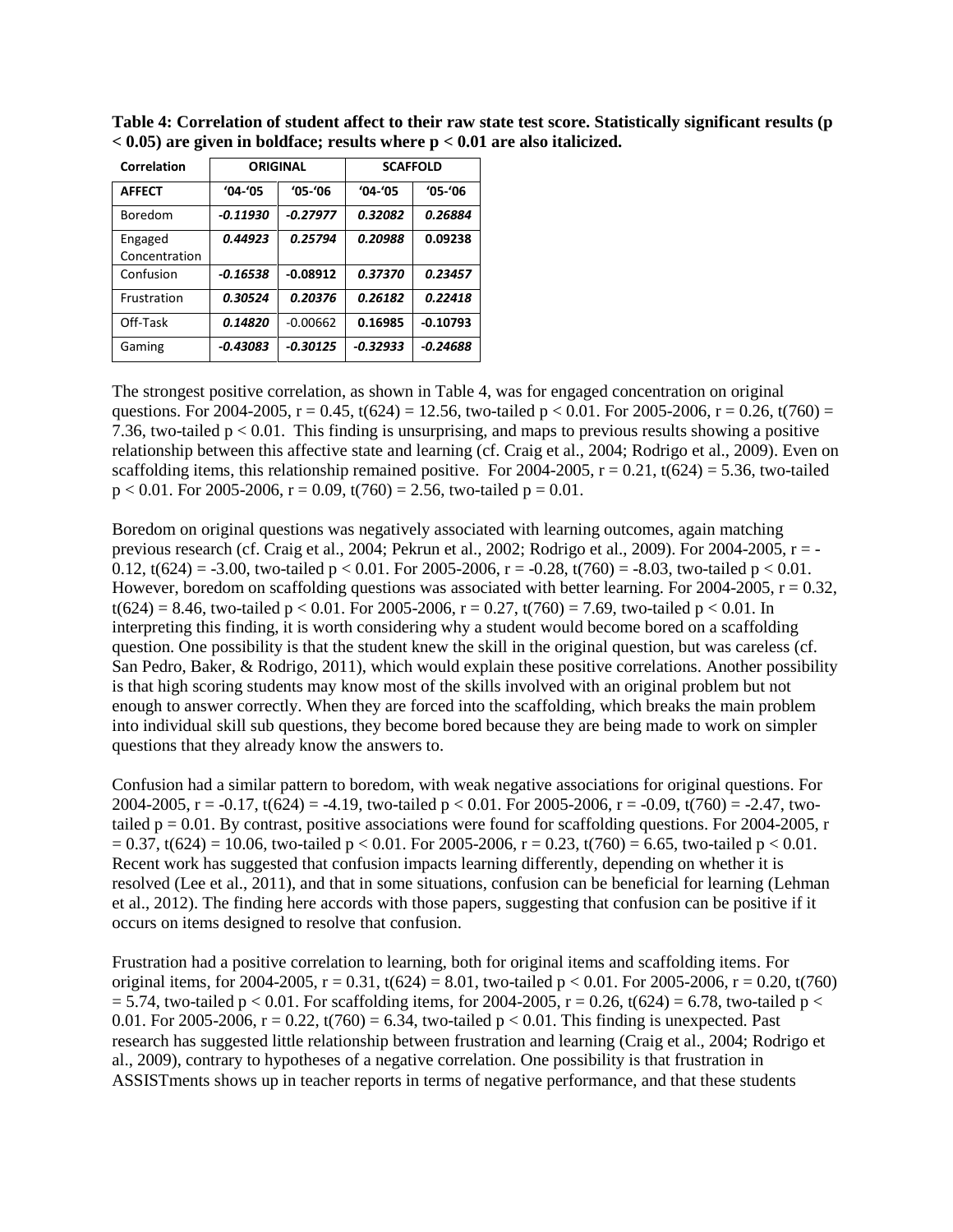receive greater support from their teachers. Clearly, it will be valuable to follow up and study this unexpected result further.

Gaming the system had a negative correlation with learning outcomes. For original items, for 2004-2005,  $r = -0.43$ ,  $t(624) = -11.92$ , two-tailed  $p < 0.01$ . For 2005-2006,  $r = -0.30$ ,  $t(760) = -8.71$ , two-tailed  $p <$ 0.01. For scaffolding items, for 2004-2005,  $r = -0.33$ ,  $t(624) = -11.92$ , two-tailed  $p < 0.01$ . For 2005-2006,  $r = -0.25$ ,  $t(760) = -8.71$ , two-tailed  $p < 0.01$ . These findings match previous evidence that gaming is associated with poorer learning (Aleven et al., 2004; Cocea et al., 2009).

The relationship between off-task behavior and learning was unstable between years, and weak in all cases. It varied between positive and negative, between years. For original items, for  $2004-2005$ ,  $r =$ 0.15, t(624) = 3.74, two-tailed p < 0.01. For 2005-2006, r = -0.01, t(760) = -0.18, two-tailed p = 0.86. For scaffolding items, for 2004-2005,  $r = -0.17$ ,  $t(624) = 4.31$ , two-tailed  $p < 0.01$ . For 2005-2006,  $r = -0.11$ ,  $t(760) = -2.99$ , two-tailed  $p < 0.01$ . It is not clear why the relationships between off-task behavior and learning were inconsistent between years.

### **Affect by Test Proficiency Category**

Within this section, we ask: based on the results above (as well as prior research), are successful students mostly in a state of engaged concentration? Are unsuccessful students mostly gaming the system? To answer these questions we plot the affective state estimates by test proficiency category to reveal the dominant affective states with respect to test outcomes.

Figure 2 plots the state test proficiency category against the average estimate of affect on original questions for all students in that proficiency category. This is an average of the same probability estimates calculated in section 2.2.1. Note that these are the summarized affect estimates and therefore do not necessarily add to one. Non-summarized estimates may also not add to one because separate classifiers were used for each affect detector. While a multi-nominal classifier would guarantee a summing to one of predictions for each clip, it would not guarantee a more accurate prediction overall, particularly for underrepresented classes. In this analysis, we applied a second step of offset correction to the affect predictions that was applied in the original test of classifiers (San Pedro et al., 2013). This correction provides a more accurate scaling of the affect summaries but does not change the correlations from the first report of these results (e.g., Pardos, Baker, San Pedro, Gowda, & Gowda, 2013).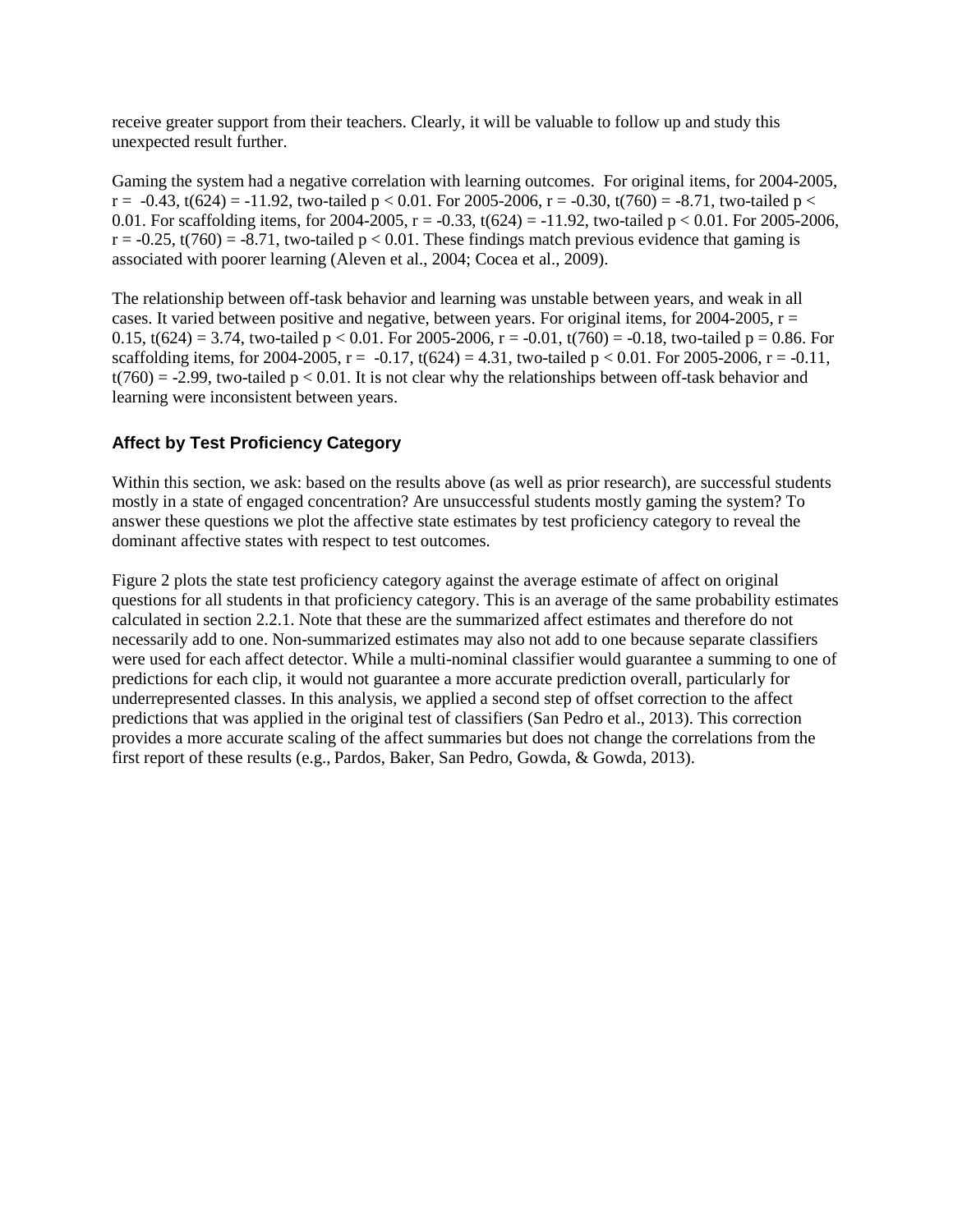

**Figure 2: Probability of affect on original questions by test score category (average of both years' data)**

We can observe from Figure 2, that the top affective state on original questions among failing students was concentration followed by frustration and boredom. The margin between concentration and frustration narrows as proficiency class increases until there is nearly equal parts of the two among students scoring in the Advanced category. For students scoring in Advanced, a category which earns the students a college scholarship, frustration is unexpectedly tied for the most probable affective state. The position of frustration, on the other hand, is somewhat surprising, raising the question of whether students react with frustration instead of boredom in response to material they find too easy.



**Affect on Scaffold Questions**

**Figure 3: Probability of affect on scaffolds by test score category (average of both years' data)**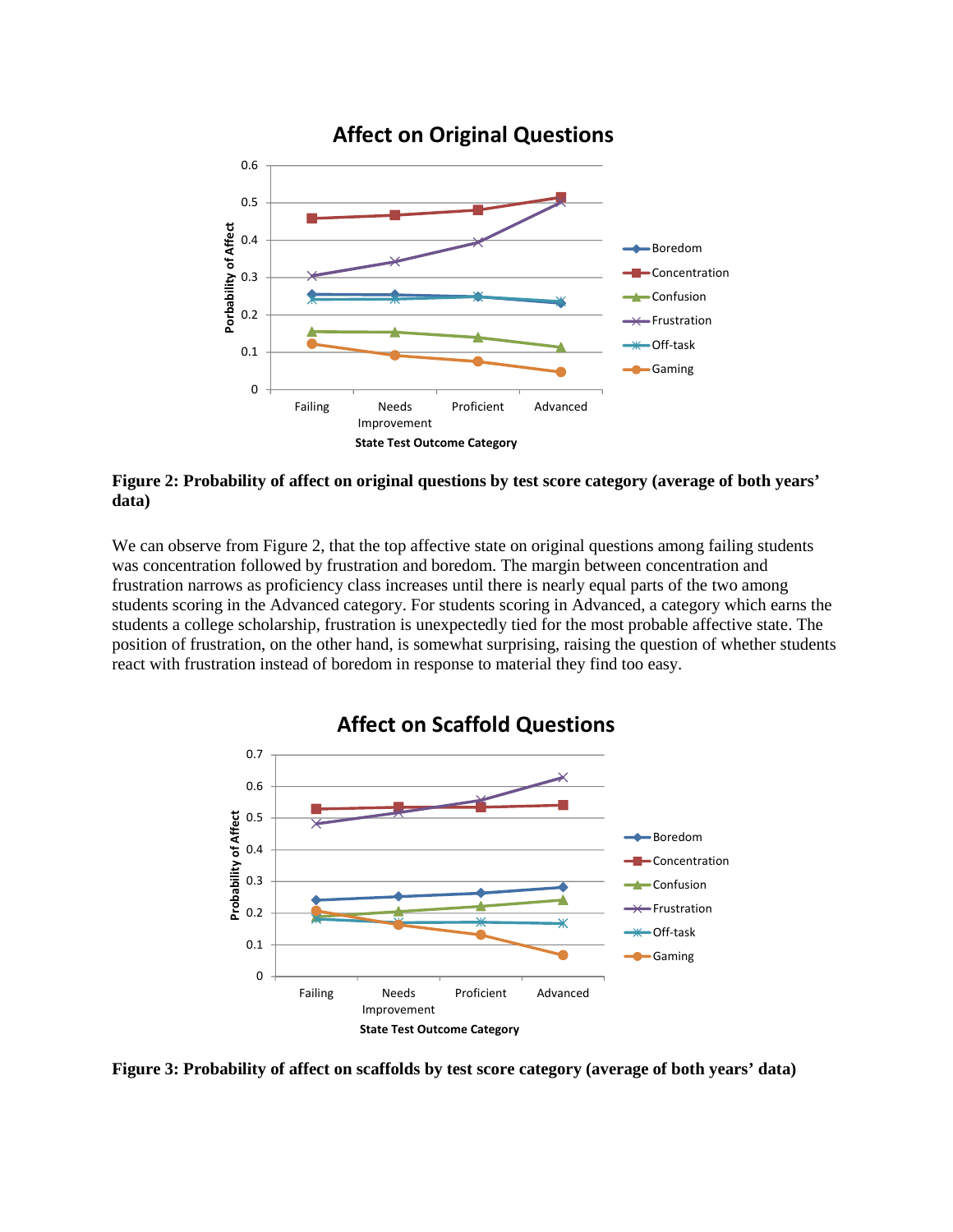The breakdown of affective state estimation on scaffold questions, shown in Figure 3, shows similarities to Figure 2 with frustration, engaged concentration and boredom being the most probable affective states. One difference is that frustration becomes the most prominent affect, instead of concentration, in the proficient and advanced categories, and engaged concentration and boredom showing little to no difference in probability between one another. On original questions, the interesting interaction was engaged concentration and frustration increasing in probability over boredom with higher scoring students. On scaffolds, the interesting interaction is among gaming, off-task behavior, and confusion. Among failing students, gaming is strongest, followed by off-task behavior, and then confusion. As the proficiency level increases, off-task and confusion become more probable as gaming becomes less common than they are. There are equal parts of these three states at the proficient level much like there were equal parts frustration, engaged concentration, and boredom at the proficient level for original questions. The takeaway for teachers here may be that gaming is generally undesirable, but confusion is not entirely problematic – successful students experience confusion on scaffolding items (perhaps because they are engaging with the material rather than disengaging by gaming the system).

Curiously, once again, highly successful students become frustrated more often on scaffolding items than less successful students. It may be that in these cases, students become annoyed and then frustrated at receiving scaffolding after making a mistake; or it may be that they are frustrated with themselves when they do not succeed. Higher levels of frustration may reflect a higher level of student emotional investment or pride in mastering the knowledge required to answer the problem. Since the problem sets used by students in these years of the tutor gave a random sampling of  $8<sup>th</sup>$  grade skills, it is conceivable that this random ordering was a significant source of reasonable frustration for high and low proficiency students alike.

There is an observable difference in the magnitudes of affect estimates on originals and scaffolds. Table 5 quantifies this difference by calculating the estimate on scaffolds subtracted by the estimate on originals for each proficiency category. The average of these values across categories is shown in Table 5 along with the standard deviation among the four categories. If the shape of the trend line curve stays the same but is off-set from Figure 1 to Figure 2 uniformly across categories, this will result in an average difference but zero standard deviation. A high standard deviation indicates that the change in affect between scaffolds and originals is not of uniform magnitude across categories.

| Affect        | Std.   | Avg.      |
|---------------|--------|-----------|
| Frustration   | 0.0142 | 0.1543    |
| Confusion     | 0.0404 | 0.0566    |
| Concentration | 0.0165 | 0.0365    |
| Boredom       | 0.0301 | 0.0333    |
| Gaming        | 0.0262 | $-0.0286$ |
| Off-task      | 0.0067 | $-0.0778$ |

### **Table 5: Scaffold estimate subtracted by Original affect estimate and standard deviation across proficiency categories**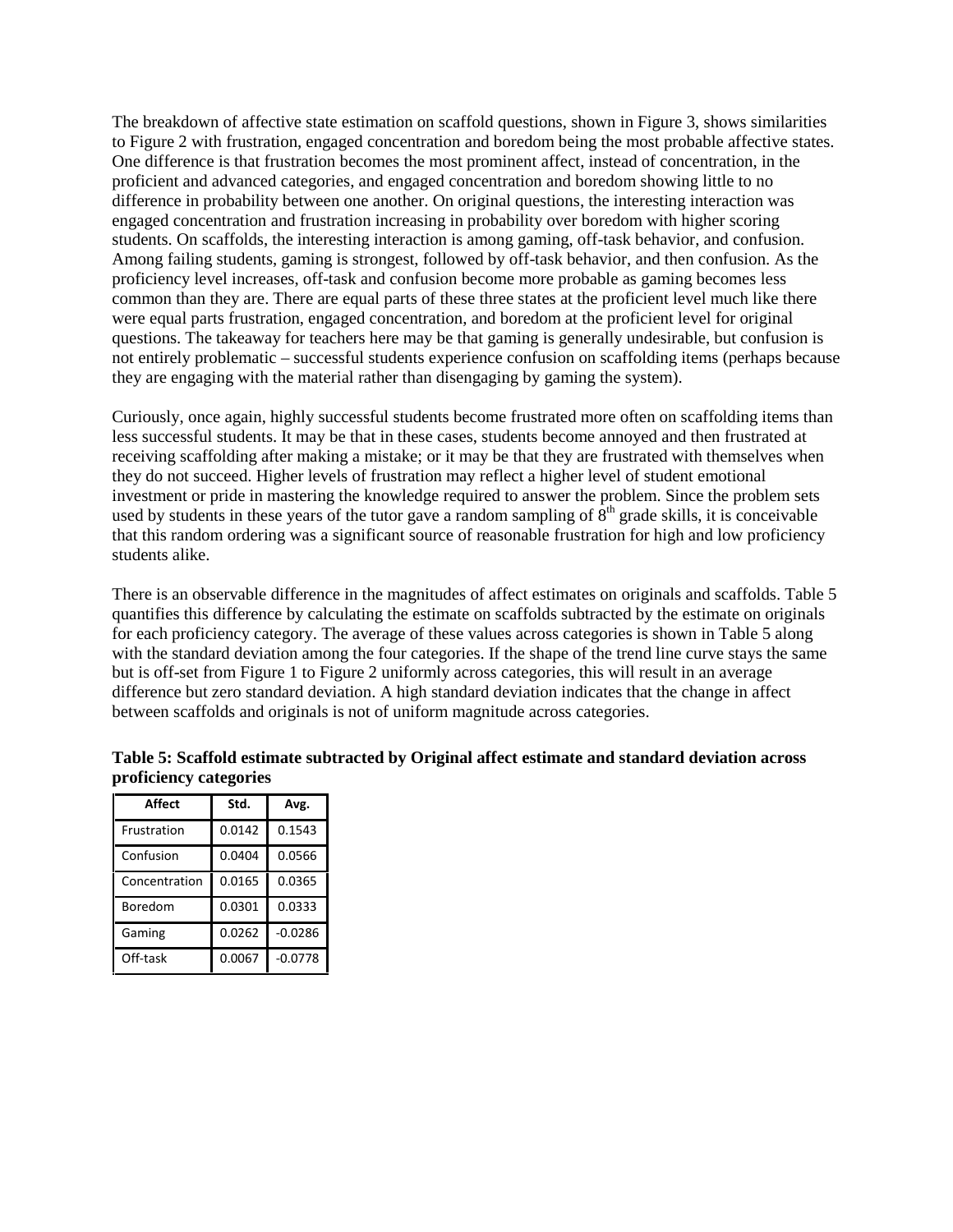| Affect         | <b>Failing</b> | <b>Needs</b><br>Imp. | <b>Proficient</b> | Advanced  | Std.   |
|----------------|----------------|----------------------|-------------------|-----------|--------|
| Confusion      | 0.0205         | 0.0323               | 0.0626            | 0.1111    | 0.0404 |
| <b>Boredom</b> | 0.0037         | 0.0183               | 0.0376            | 0.0735    | 0.0301 |
| Gaming         | $-0.0008$      | $-0.0191$            | $-0.0313$         | $-0.0631$ | 0.0262 |

**Table 6: Difference between Scaffold and Original affect estimates with the highest standard deviation across the proficiency categories**

Table 5 shows that students are more likely to be frustrated in scaffolding than when answering original questions. Frustration increases by 0.1543 on average, the most of the affective states. This increase is fairly uniform across proficiency categories with a standard deviation of only 0.0142. The estimates of Confusion, Concentration and boredom increase in the Scaffolds but to a far lesser degree than Frustration. Gaming and Off-task behavior estimates decrease in Scaffolding. The change in these estimates was uniform across proficiency categories, indicated by the low standard deviation. The states with the highest standard deviation (shown in Table 6), although still low, were Confusion, Boredom, and Gaming. The increase in Confusion on Scaffolds was greater as the proficiency level increased, with Failing students showing a 0.0205 increase and Advanced students showing a 0.1111 increase. A similar, lower magnitude, trend was observed for Boredom. A decrease in Gaming was observed with increasing magnitude as proficiency level increased. Boredom and Confusion change from being negatively correlated with proficiency on Originals to being positively correlated with proficiency in Scaffolds, as shown in Table 4. With this kind of change we would expect to see a variance in the change in estimates across proficiencies for these states.

### **Prediction**

In previous sections we have trained affect and behavioral engagement detectors and correlated these constructs with end-of-year outcomes. In this section we investigate how well student outcomes can be predicted by affect and behavior as compared to student performance. Prior work has shown that student usage choices while receiving tutoring in ASSISTments can predict as much of the variance in students' end-of-year state test scores as student performance can on items designed to assess test-related knowledge (Feng et al., 2009), a result replicated in (Ritter, Joshi, Fancsali, & Nixon, 2013). It may be worth also trying to understand the role that affect and behavior play in predicting student learning outcomes, in the form of end-of-year standardized examinations.

### **Methodology**

In this section, we predict student performance on the math standardized state exam, the Massachusetts Comprehensive Assessment System, from three potential sets of features: an affect/behavior feature set, a performance set, and a combined set. Each of these feature sets was compared to a baseline model, the average test score in the training set. A detailed description of each set follows:

| <b>Feature set</b>  | # features    | <b>Feature description</b>                                                                                              |  |
|---------------------|---------------|-------------------------------------------------------------------------------------------------------------------------|--|
| Affect/<br>Behavior | 12            | Six summative affect/behavioral<br>engagement measures for the<br>student on original questions and<br>six on scaffolds |  |
| Performance         | $\mathcal{P}$ | Percent correct of the student on                                                                                       |  |

**Table 7: Description of the four feature sets used in our prediction**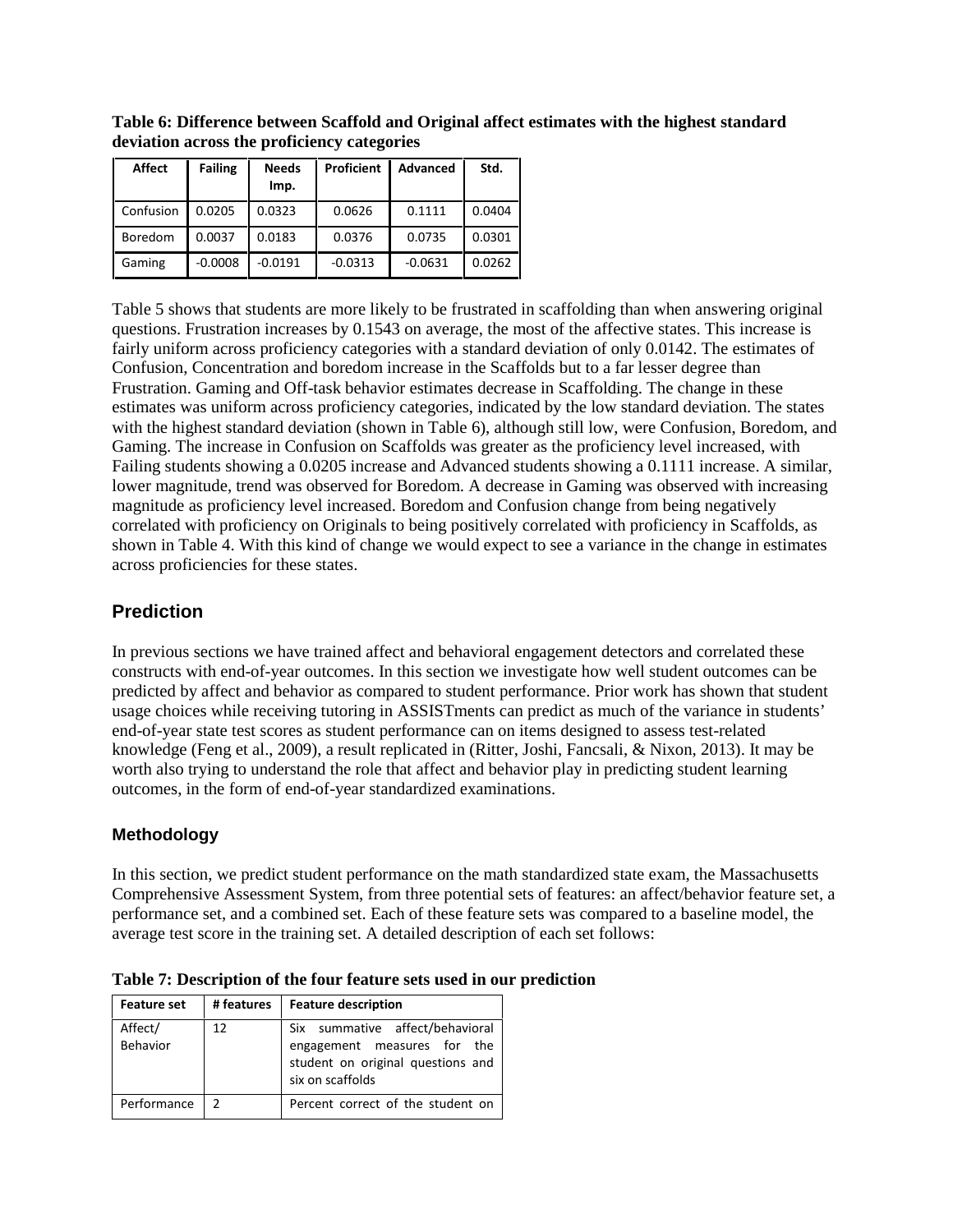|                 |     | original questions and scaffolds                             |
|-----------------|-----|--------------------------------------------------------------|
| <b>Both</b>     | 14  | Combination of affect/behavioral<br>and performance features |
| <b>Baseline</b> | N/A | Average test score in training set                           |

By comparing the affect/behavior and performance feature sets to predict test scores, we can determine which has more predictive power. Using the combined feature set can tell us if the two sets are capturing the same variance or novel variance between them. The baseline measure gives us a simple prediction heuristic to compare to, the average test score for all students. These feature sets are described in Table 7. The four sets are generated for all students in both of years of data.

We use a five-fold cross-validation for each year of data separately and then also a train/test hold out where the training set is the previous year's data. In both validation experiments, we use standard linear regression to learn coefficients for each feature in the feature set that maximizes fit to the target variable of test score. Mean absolute error is used as the error metric and statistical significance between predictions is tested on the absolute errors with a two-tailed paired t-test.

### **Prediction Results**

In this section we present the results of predicting the end-of-year scores based on features generated from tutor data collected from students during the school year. The baseline calculates the average test score in the training set and uses that prediction for every student in the test set. We use the different feature sets to compare the predictive power of each. Different datasets are used to observe whether predictive performance of the sets is consistent across years. Finally, a validation is conducted using data from one year as the test set and data from the previous year as the training set in order to test longitudinal model consistency.

| Mean Absolute<br>Error / Pearson<br>Correlation |                 | Validation dataset/holdout |                          |                               |  |
|-------------------------------------------------|-----------------|----------------------------|--------------------------|-------------------------------|--|
|                                                 |                 | $'04-'05$<br>5-Fold CV     | $'05 - '06$<br>5-Fold CV | '04-'05 train<br>'05-'06 test |  |
|                                                 | Aff/Eng         | 6.48 / 0.736               | 7.41/0.650               | 8.56 / 0.587                  |  |
| set                                             | Performance     | 6.24 / 0.753               | 7.56 / 0.693             | 7.87 / 0.692                  |  |
| Feature                                         | <b>Both</b>     | 6.08 / 0.765               | 6.20 / 0.762             | 7.67 / 0.694                  |  |
|                                                 | <b>Baseline</b> | 10.15 / NA                 | 10.29 / NA               | 10.67 / NA                    |  |

**Table 8: Prediction results for the four feature sets on the two datasets and a one year train / next year test holdout.**

Table 8 shows predictive performance results in terms of Mean Absolute Error (MAE).

Overall, predictive performance of regression on the combination of the 12 *affect* features and the 2 *performance* features was better than either feature set alone. Specifically, the *both* model was best for all comparisons, although the difference was only marginally significant between *performance* and *both* in the '04-'05 dataset ( $p = 0.084$ ). The difference was statistically significant in the '04-'05 ( $p < 0.001$ ) and the different year hold out set ( $p = 0.035$ ).

Overall, the *baseline* model was worst for all comparisons, significantly at the  $p < 0.001$  level in all cases.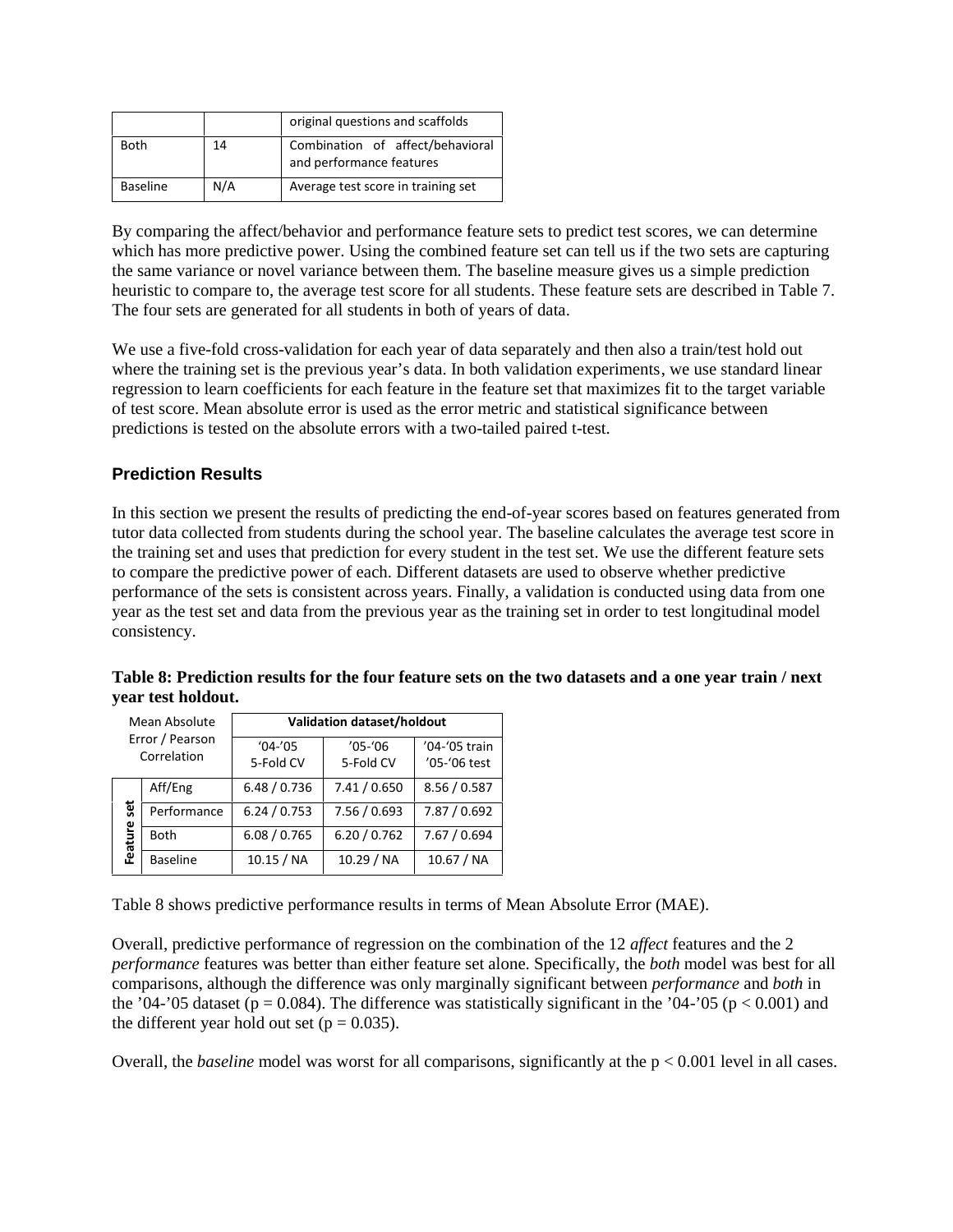The difference between *affect/behavior* and *performance* was not stable. It was only significant in the case where the '04-'05 model was used on the '05-'06 data, where *performance* performed better than *affect/behavior.* In the other comparisons, this difference was not significant,  $p = 0.129$  in the '04-'05 dataset and  $p = 0.515$  in the '05-'06 dataset.

Overall, then, it can be argued that *affect/behavior* and *performance* are each good predictors of the state test. Furthermore, a combined feature set generally performs better than either of the feature sets alone. This suggests that while affect and performance provide similar predictive ability, they capture significantly different variance.

The third dataset, using the '04-'05 dataset as training and '05-'06 dataset as testing, served as a validation that more closely fit how the detectors and prediction might be used in a real-world scenario, where scores of other students within a year can not be used to train prediction within the same year but instead are used to train a model applied to the next year. With this validation, *affect/behavior* features performed 9% less accurately than *performance* features but the combination of features resulted in a statistically significant improvement.

The overall model, combining both *affect/behavior* and *performance* features, trained on the combined '04-'05 and '05-'06 data set, is shown in Table 9.

| #                | <b>Feature description</b> | Coefficient |
|------------------|----------------------------|-------------|
| $\overline{1}^*$ | Gaming (o)                 | $-8.27$     |
| 2                | Percent correct (o)        | 52.09       |
| 3                | Confusion (o)              | 12.81       |
| 4                | Frustration (s)            | 10.94       |
| 5                | Concentration (o)          | $-65.74$    |
| 6                | Concentration (s)          | 48.36       |
| 7                | Bored (o)                  | -48.61      |
| 8                | Bored (s)                  | 61.11       |
| 9                | Offtask (s)                | $-35.13$    |
| 10               | Offtask (o)                | 13.28       |

**Table 8: Features of the stepwise regression model in the order they were added to the model. An "(o)" denotes "on originals" and an "s" denotes "on scaffolds."**

# **Conclusions**

In this paper, we evaluate the relationship between affect and behavioral engagement in a tutoring system over the course of a year, to performance on an end-of-year high-stakes test. Differentiating affect/behavioral engagement on original problems versus scaffolding help problems elicited interesting results, in terms of boredom and confusion. Students who were bored or confused while answering the main problems, tended to do poorly on the test; however, boredom and confusion on scaffolding were associated with positive performance on the test. Gaming the system was, as expected, associated with poorer learning, while off-task behavior was not consistently associated with poorer learning. One unexpected finding was a positive relationship between frustration and learning, which should be investigated further. These findings are clearly not yet conclusive, representing just a single online

<sup>\*</sup> Gaming (o) was the first feature added to the model; however, it was removed from the model in the last step of the regression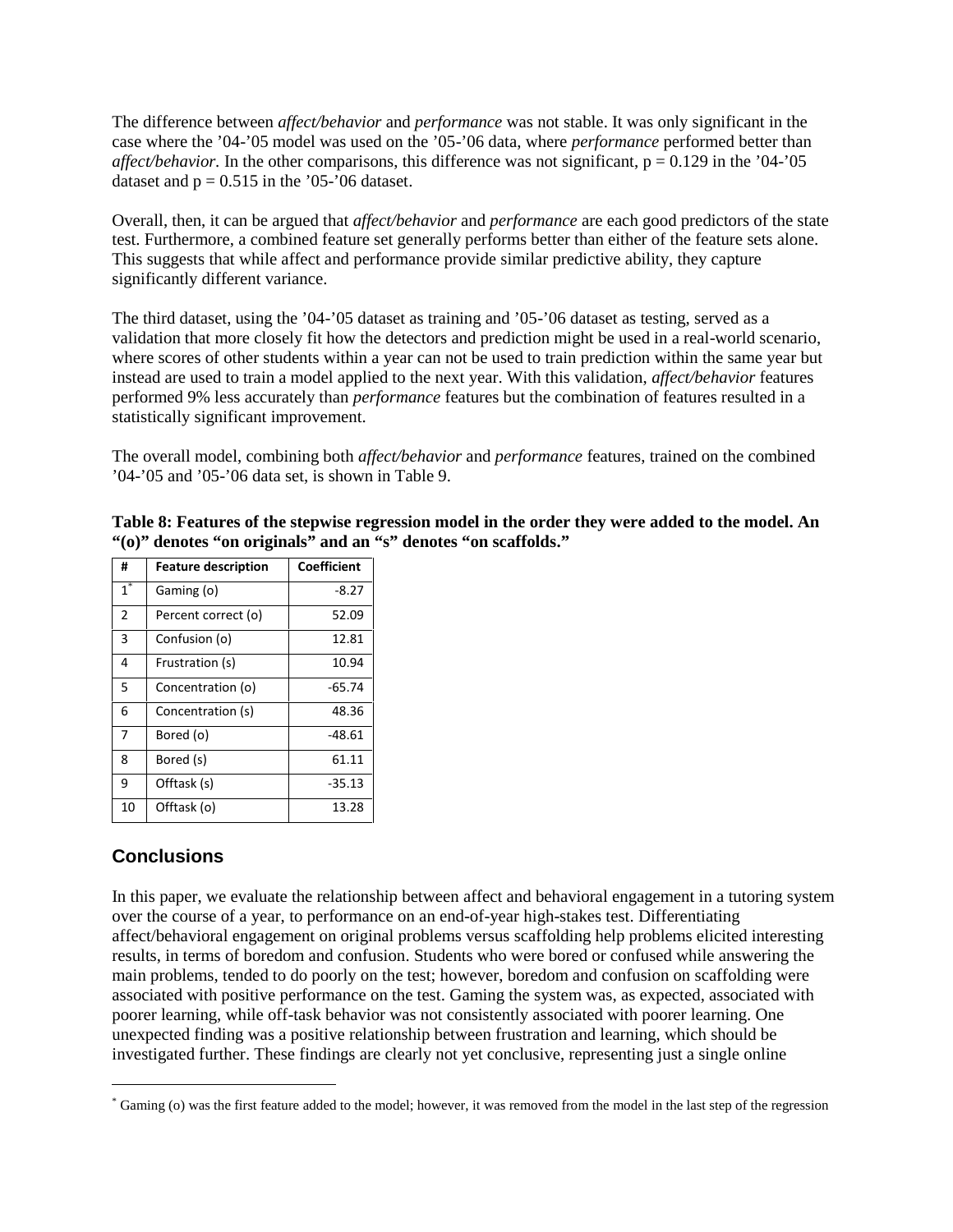learning environment; but the methodological step that they represent – enabling analysis of affect that is both longitudinal and fine-grained, in the service of understanding the relationships between affect and learning – is a potentially valuable step. The data set produced through the application of these detectors is amenable to considerable further analysis of the ways that the context of affect influences learning. This will be a productive and valuable area for future work.

Overall, we find that a model integrating across multiple measures of affect and behavioral engagement can effectively predict student in the high-stakes exam. Such a model performs even better if measures of performance are also considered. As such, we can infer not just which affective states matter, but make an integrated prediction of how successful a student will be on a standardized examination.

Overall, these findings may be useful in the design of reporting on student behavior and affect for teachers using digital learning and assessment platforms. When reporting on student boredom and confusion, it will be important to report context as well. For example, it may be useful to recommend interventions to teachers if a student is bored or confused on original questions, but not if these affective states occur during scaffolding. We see this work as leading in the direction of better support for teachers on intervening based on students' affect. Real time integration of affect detection into a teacher's tutor dashboard along with an expanded understanding of the conditions that can make an affective state constructive or not, could greatly assist a teacher in signaling when to intervene in a crowded classroom.

# **Acknowledgments**

We would like to thank Neil Heffernan for sharing the ASSISTments data with us, and access to ASSISTments classes, Adam Nakama, Adam Goldstein, and Sue Donas, for their participation and support in the original data collection, Lisa Rossi for copy editing assistance, and support from the Bill and Melinda Gates Foundation, award #OPP1048577 and the NSF, award #DRL-1031398.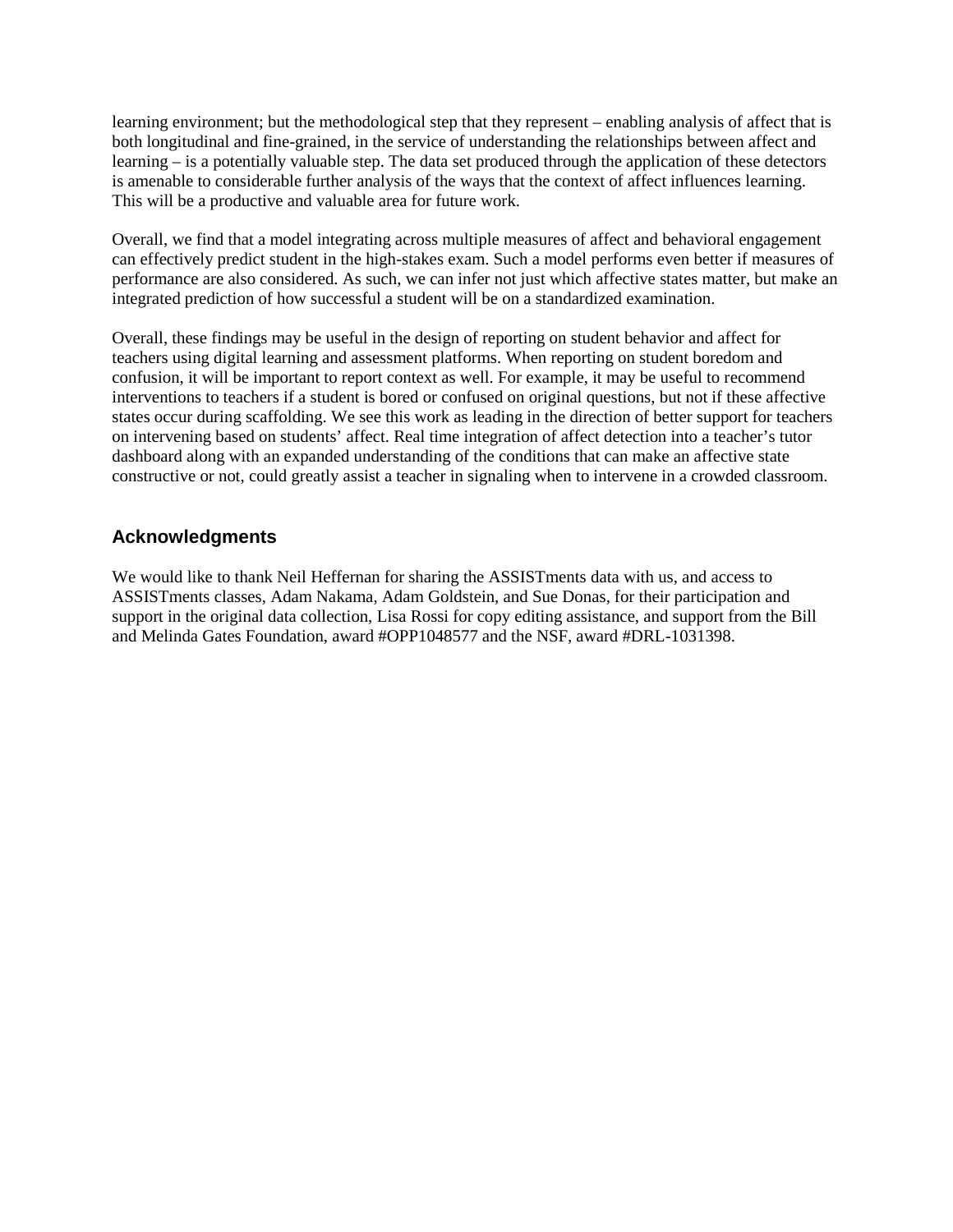### **References**

- Aleven, V., McLaren, B., Roll, I., & Koedinger, K. (2004). Toward tutoring help seeking: Applying cognitive modeling to meta-cognitive skills. In J. C. Lester, R. M. Vicario, and F. Paraguaçu (Eds.), *Proceedings of Seventh International Conference on Intelligent Tutoring Systems, ITS 2004*, 227-239.
- Arnold, K. E. (2010). Signals: Applying Academic Analytics. *Educause Quarterly*, 33, 1.
- Baker, R. S. J. d. (2007). Modeling and Understanding Students' Off-Task Behavior in Intelligent Tutoring Systems. In *Proceedings of ACM CHI 2007: Computer-Human Interaction*, 1059-1068.
- Baker, R. S. J. d., D'Mello, S. K., Rodrigo, M. M. T., & Graesser, A. C. (2010). Better to Be Frustrated than Bored: The Incidence, Persistence, and Impact of Learners' Cognitive-Affective States during Interactions with Three Different Computer-Based Learning Environments. *Int'l. J. Human-Computer Studies.* 68, 4, 223-241.
- Baker, R. S. J. d., Goldstein, A. B., & Heffernan, N. T. (2011). Detecting Learning Moment-by-Moment. *International Journal of Artificial Intelligence in Education*, 21(1-2), 5-25.
- Baker, R. S. J. d., Gowda, S., & Corbett, A. T. (2011). Towards predicting future transfer of learning. In *Proceedings of 15th International Conference on Artificial Intelligence in Education*, 23-30.
- Baker, R. S. J. d., Gowda, S. M., Wixon, M., Kalka, J., Wagner, A. Z., Salvi, A., Aleven, V., Kusbit, G., Ocumpaugh, J., & Rossi, L. (2012). Towards Sensor-Free Affect Detection in Cognitive Tutor Algebra. In *Proceedings of the 5th International Conference on Educational Data Mining*, 126- 133.
- Bartel, C. A., & Saavedra, R. (2000). The Collective Construction of Work Group Moods. *Administrative Science Quarterly,* 45(2), 197-231.
- Cocea, M., Hershkovitz, A., & Baker, R. S. J. d. (2009). The Impact of Off-task and Gaming Behaviors on Learning: Immediate or Aggregate? In *Proceedings of the 14th International Conference on Artificial Intelligence in Education*, 507-514.
- Cohen, J. (1960). A coefficient of agreement for nominal scales. *Educational and Psychological Measurement,* 20(1), 37-46.
- Conati, C., & Maclaren, H. (2009). Empirically building and evaluating a probabilistic model of user affect. *User Modeling and User-Adapted Interaction,* 19(3), 267-303.
- Craig, S. D., Graesser, A. C., Sullins, J., & Gholson, B. (2004). Affect and learning: an exploratory look into the role of affect in learning. *Journal of Educational Media*, 29, 241-250.
- D'Mello, S. K., Craig, S. D., Witherspoon, A. W., McDaniel, B. T., & Graesser, A. C. (2008). Automatic Detection of Learner's Affect from Conversational Cues. *User Modeling and User-Adapted Interaction,* 18(1-2), 45-80.
- Feng, M., Heffernan, N. T., & Koedinger, K. R. (2009). Addressing the assessment challenge in an Intelligent Tutoring System that tutors as it assesses. *Journal of User Modeling and User- Adapted Interaction*, 19, 243-266.
- Hanley, J., & McNeil, B. (1980). The Meaning and Use of the Area under a Receiver Operating Characteristic (ROC) Curve. *Radiology* 143, 29-36.
- Lee, D. M., Rodrigo, M. M., Baker, R. S. J. d., Sugay, J., & Coronel, A. (2011). Exploring the Relationship Between Novice Programmer Confusion and Achievement. In *Proceedings of the 4th bi-annual International Conference on Affective Computing and Intelligent Interaction*, 175- 184.